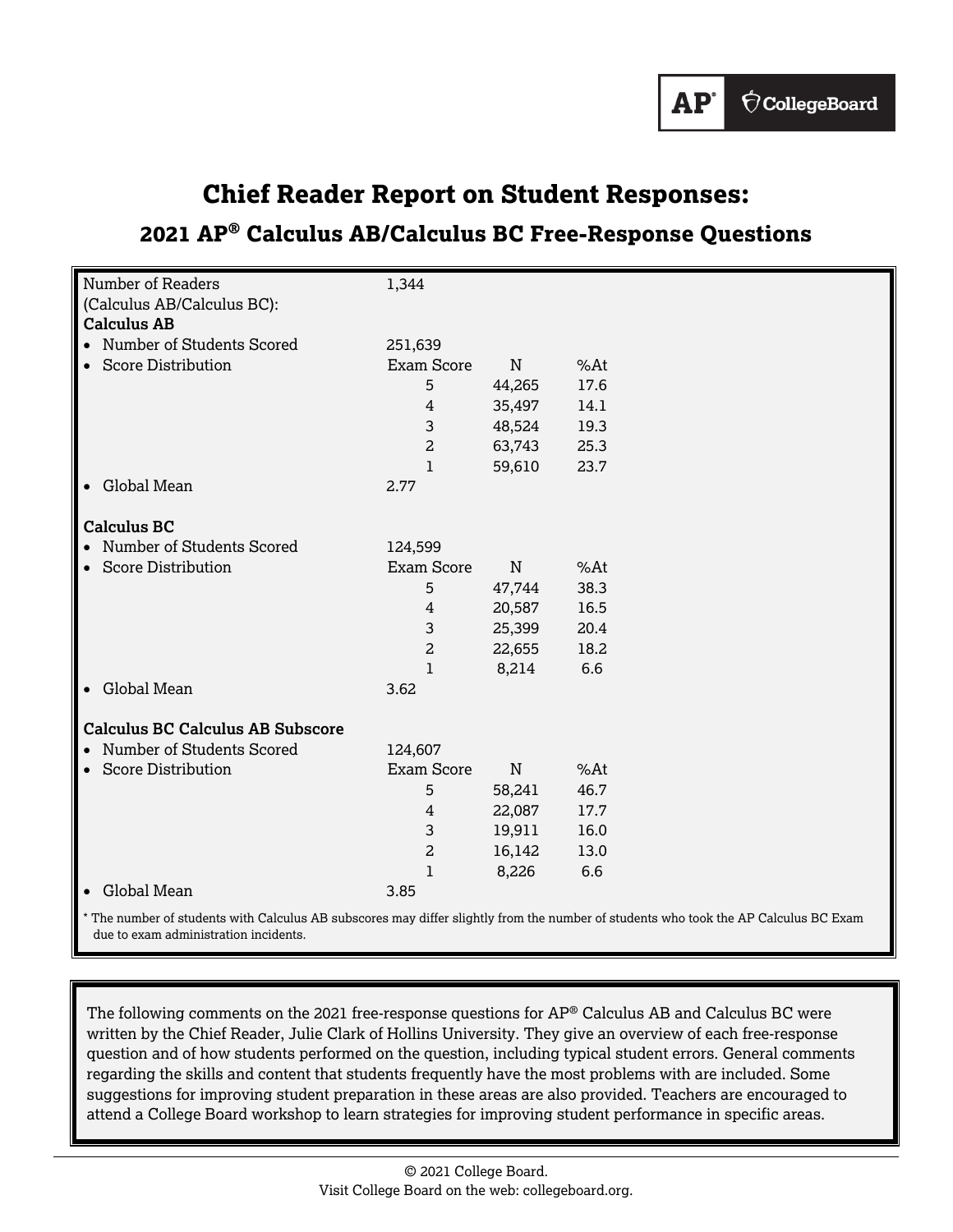**Max. Points:** 9 **Mean Score: AB1** 2.03; **BC1** 3.12

#### *What were the responses to this question expected to demonstrate?*

The context of this problem is bacteria in a circular petri dish. The increasing, differentiable function *f* gives the density of the bacteria population (in milligrams per square centimeter) at a distance *r* centimeters from the center of the dish. Selected values of  $f(r)$  are provided in a table.

In part (a) students were asked to use the table to estimate  $f'(2.25)$  and interpret the meaning of this value in context, using correct units. A correct response should estimate the derivative value using a difference quotient, drawing from the data in the table that most tightly bounds  $r = 2.25$ . The interpretation should explain that when  $r = 2.25$  centimeters from the center of the petri dish, the density of the bacteria population is increasing at a rate of roughly 8 milligrams per square centimeter per centimeter.

In part (b) students were told that  $2\pi \int_{a}^{4} rf(r)$  $2\pi \int_0^{\pi} rf(r) dr$  gives the total mass, in milligrams, of the bacteria in the petri dish. They

were asked to estimate the value of this integral using a right Riemann sum with the values given in a table. A correct response should multiply the sum of the four products  $r_i \cdot f(r_i) \cdot \Delta r_i$  drawn from the table by  $2\pi$ .

In part (c) students were asked to explain whether the right Riemann sum approximation found in part (b) was an overestimate or an underestimate of the total mass of bacteria. A correct response should determine the derivative of  $r \cdot f(r)$ using the product rule, use the given information that  $f$  is nonnegative to conclude that this derivative is positive and, therefore, that the integrand is strictly increasing on the interval  $0 \le r \le 4$ . This means that the right Riemann sum approximation is an overestimate.

In part (d) another function,  $g(r) = 2 - 16(\cos(1.57\sqrt{r}))^3$ , was introduced as a function that models the density of the bacteria in the petri dish for  $1 \le r \le 4$ . Students were asked to find the value of *k* such that  $g(k)$  is equal to the average value of  $g(r)$  on the interval  $1 \le r \le 4$ . A correct response should set up the average value of  $g(r)$  as  $\frac{1}{2} \int_{1}^{4} g(r)$  $\frac{1}{3} \int_{1}^{4} g(r) dr$ , then use a graphing calculator to solve for  $k$  when setting  $g(k)$  equal to this average value.

## *How well did the responses address the course content related to this question? How well did the responses integrate the skills required on this question?*

In part (a) most responses demonstrated an understanding of how to estimate  $f'(2.25)$  using a difference quotient, although some did not use the correct interval in their estimate. In the interpretations, responses generally understood that this value represented a rate of change, although some exhibited confusion about whether it was the bacteria population or density of

the bacteria that was changing. Reporting incorrect units such as  $mg/cm<sup>2</sup>$  or  $(mg/cm<sup>2</sup>)<sup>2</sup>$  was common.

In part (b) responses demonstrated a strong understanding of how to set up a right Riemann sum, but the majority provided an approximation for the wrong integral,  $2\pi \int_0^4 f(r) dr$ , instead of  $2\pi \int_0^4 rf(r)$  $2\pi \int_0^{\pi} r f(r) dr$ . A few responses failed to include the  $2\pi$  in their estimate.

In part (c) the responses demonstrated a strong understanding of the concept that a right Riemann sum produces an overestimate of an integral for an increasing function. However, most cited  $f(r)$  as the increasing function rather than  $rf(r)$ . The few responses that did correctly claim  $rf(r)$  was increasing failed to provide adequate justification by using the product rule to determine  $\frac{d}{dr}(rf(r))$ .

In part (d) the responses generally performed well and demonstrated a correct understanding of how to compute the average value of  $g(r)$ . A few responses had difficulty using their graphing calculators to solve the equation to find  $k$ , but this did not seem to be a major issue.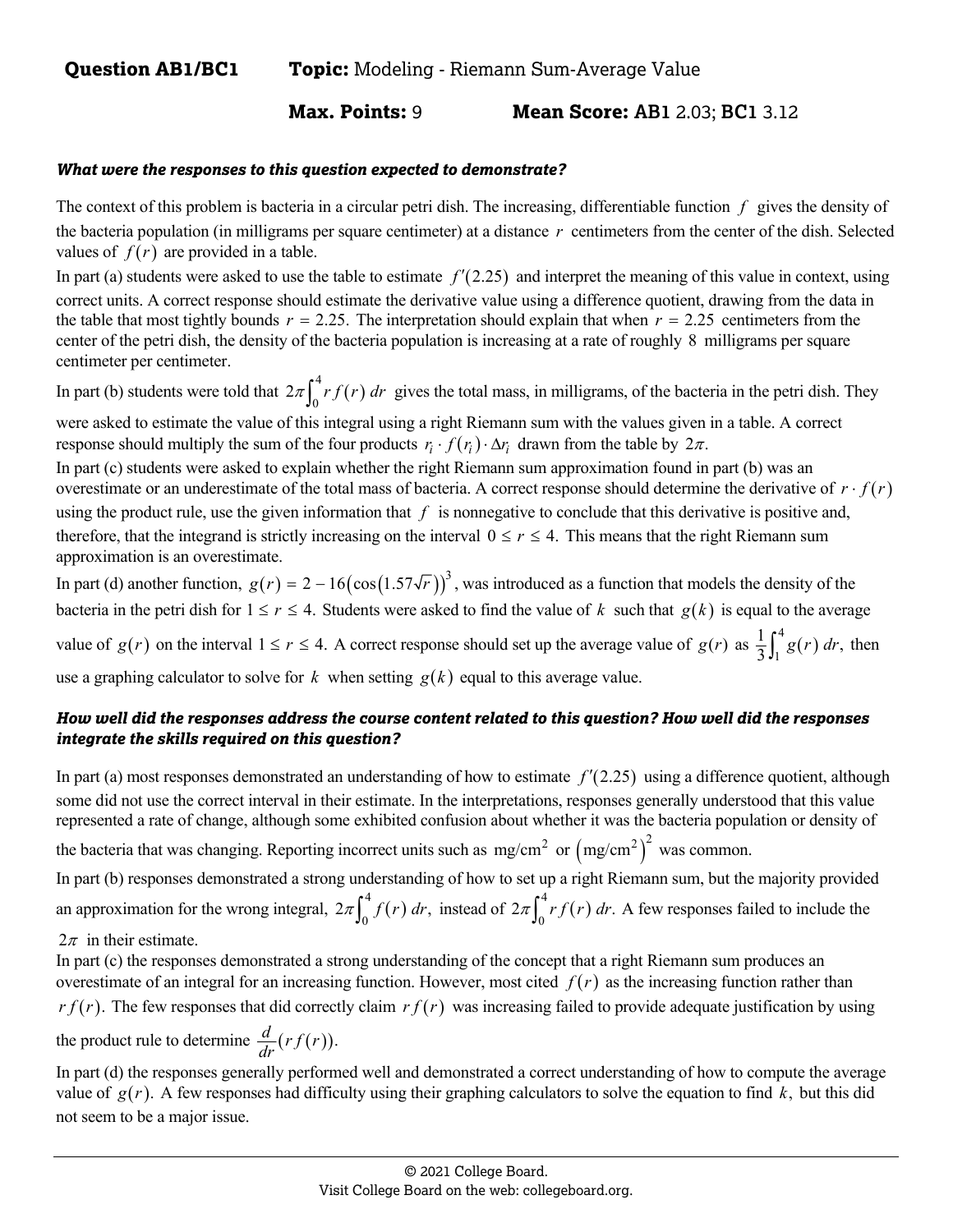| Common Misconceptions/Knowledge Gaps                                                                                                                                                                        | Responses that Demonstrate Understanding |                                                                                                                                                                                                                                                                                     |
|-------------------------------------------------------------------------------------------------------------------------------------------------------------------------------------------------------------|------------------------------------------|-------------------------------------------------------------------------------------------------------------------------------------------------------------------------------------------------------------------------------------------------------------------------------------|
| In part (a) responses had difficulty in the<br>interpretation differentiating between<br>density of the bacteria and the population of<br>bacteria and reported incorrect units.                            |                                          | At a distance of $r = 2.25$ cm from the center of the petri dish, the<br>density of the bacteria is increasing at a rate of 8 mg per square<br>cm per cm.                                                                                                                           |
| In part (b) responses tended to report a right<br>Riemann sum for $f(r)$ rather than for the<br>requested $rf(r)$ , which suggests a<br>misunderstanding of how Riemann sums<br>provide integral estimates. |                                          | • $2\pi \int_0^4 rf(r) dr = 2\pi [1 \cdot f(1) \cdot (1-0) + 2 \cdot f(2) \cdot (2-1)]$<br>+2.5 $\cdot f(2.5) \cdot (2.5 - 2) + 4 \cdot f(4) \cdot (4 - 2.5)$<br>$= 2\pi [1 \cdot 2 \cdot 1 + 2 \cdot 6 \cdot 1 + 2 \cdot 5 \cdot 10 \cdot 0 \cdot 5 + 4 \cdot 18 \cdot 1 \cdot 5]$ |
| In part (c) responses failed to support claims<br>that $rf(r)$ is an increasing function.                                                                                                                   |                                          | Because $f$ is given to be nonnegative and increasing,<br>$\frac{d}{dr}(rf(r)) = f(r) + rf'(r) > 0$ , and therefore $rf(r)$ is strictly<br>increasing.                                                                                                                              |

## *Based on your experience at the AP® Reading with student responses, what advice would you offer teachers to help them improve the student performance on the exam?*

Teachers can emphasize careful reading with a variety of examples involving unusual units. Careful reading can help students understand the difference in bacteria population and density of bacteria as well as the units involved in a rate of change. Careful reading and a variety of classroom examples will also help students to set up Riemann sums for composite functions, such as  $rf(r)$ , to recognize the need for determining whether a composite function is increasing or decreasing and for supporting claims about composite functions with calculus concepts.

Teachers can also remind students of the need for precise language and provide opportunities for practicing interpretations and explanations. Vague use of terms such as "the function" or pronouns such as "it" must be discouraged. Students must be encouraged to provide clear, unambiguous written explanations appropriately referencing each function.

Teachers should also continue to provide plenty of practice in using graphing calculators to solve equations and encourage students to store intermediate results.

- The *AP Calculus AB and BC Course and Exam Description (CED)*, effective Fall 2020, includes instructional resources for AP Calculus teachers to develop students' broader skills. Please see page 219 of the *CED* for examples of key questions and instructional strategies designed to develop skill 4.B, *Use appropriate units of measure*. A table of representative instructional strategies, including definitions and explanations of each, is included on pages 203– 213 of the *CED*. The strategy "Marking the Text," for example, may help students to identify important information in the texts that will help to determine appropriate units of measure, as well as to interpret the questions being asked in all four parts.
- AP Classroom provides videos focused on the content and skills needed to answer this question.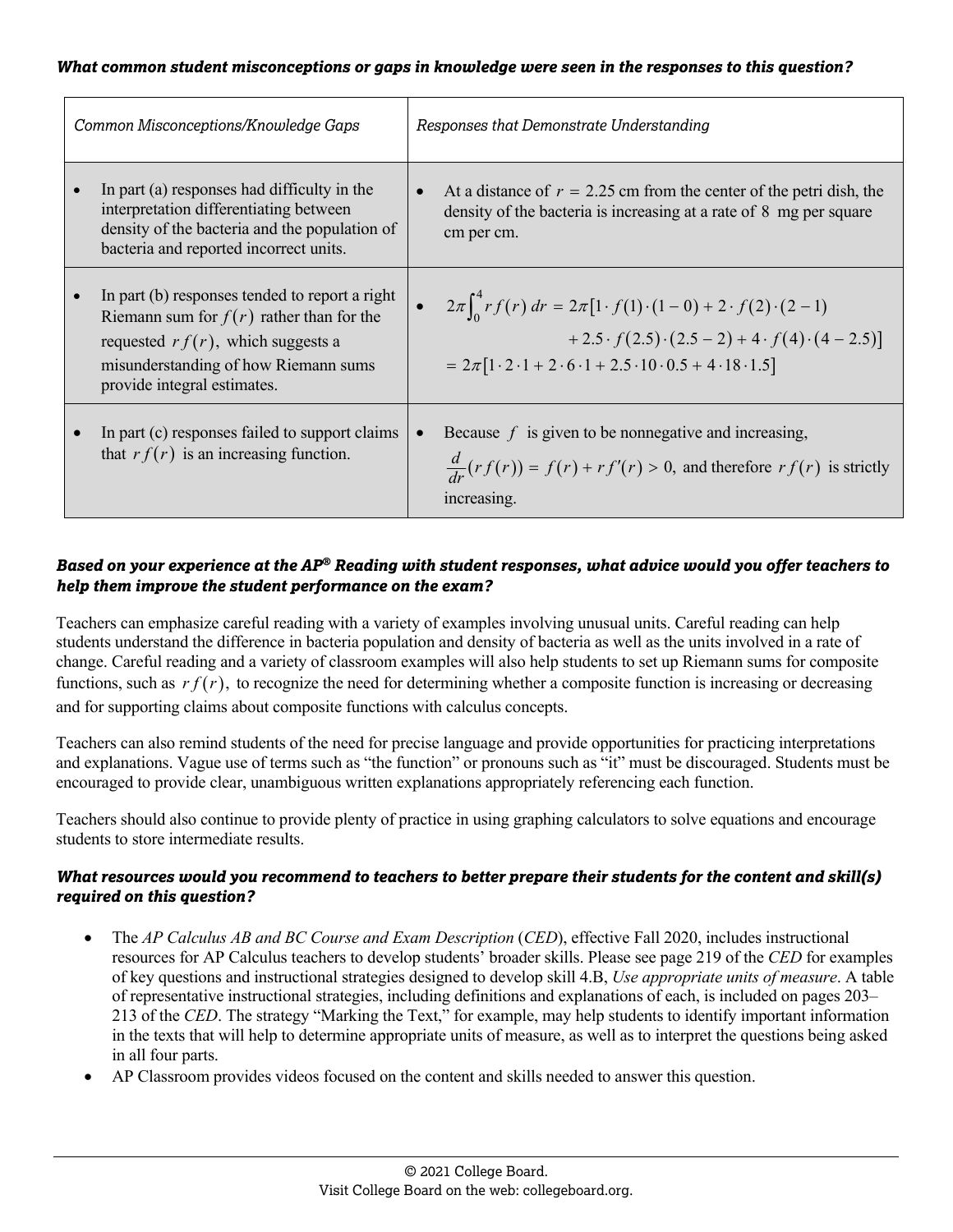- o The videos for topic 2.1 develop a conceptual underpinning for average rate of change over an interval and instantaneous rate of change at a point, and then to apply that understanding, including consideration of units.
- o The videos for topic 6.2 demonstrate how to approximate areas of a region bound by the graph of  $y = f(x)$ , the *x*-axis, and vertical lines  $x = a$  and  $x = b$  using geometric and numerical methods with subintervals of equal or unequal widths, including how to apply left-, midpoint-, and right-Riemann sum and trapezoidal sum approximations. The third of these videos also develops understanding of when a Riemann sum approximation might be an underestimate or overestimate for the true area of the region.
- o The videos for topic 8.1 develop the meaning of the average value of a function, how to find average value, and offer opportunities for practice, both with and without the use of a calculator for integration.
- AP Classroom also provides numerous lessons and handouts for topics 6.2 (Approximating Areas with Riemann Sums) and 8.1 (Finding the Average Value of a Function on an Interval). There are topic questions for formative assessment of each topic, as well as access to the question bank, which is a searchable database of past AP Questions on these topics.
- The Online Teacher Community features many resources shared by other AP Calculus teachers. For example, to locate resources to give your students practice using the product rule, try entering the keywords "product rule" in the search bar, then selecting the drop-down menu for "Resource Library." When you filter for "Classroom-Ready Materials," you may find worksheets, data sets, practice questions, and guided notes, among other resources.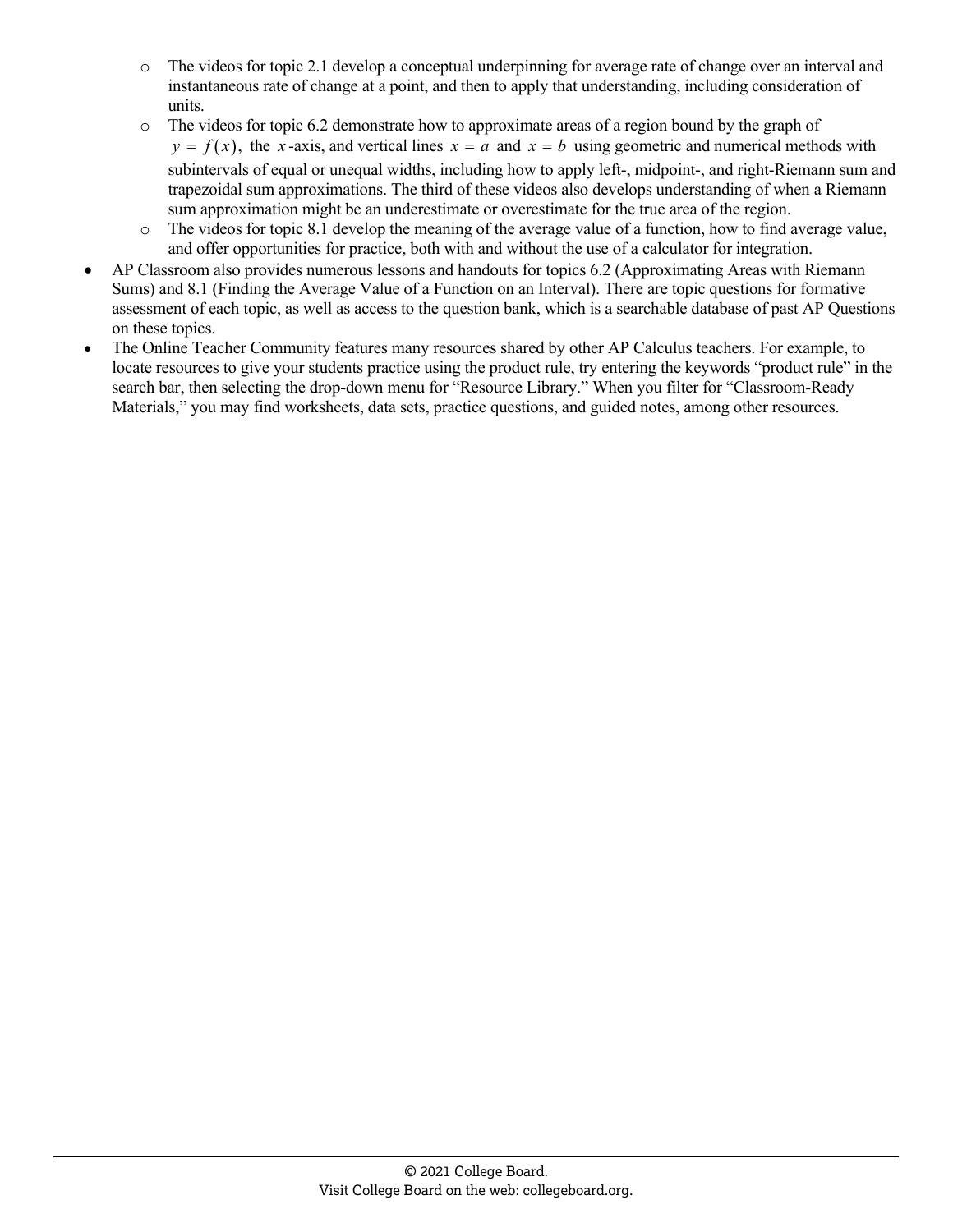**Max. Points:** 9 **Mean Score:** 2.72

#### *What were the responses to this question expected to demonstrate?*

In this problem particles *P* and *Q* move along the *x*-axis with velocities  $v_p(t) = \sin(t^{1.5})$  and  $v_o(t) = (t - 1.8) \cdot 1.25^t$ , respectively. The velocity of both particles applies for  $0 \le t \le \pi$ , and at time  $t = 0$ , particle P is at position  $x = 5$ , while particle *Q* is at position  $x = 10$ .

In part (a) students were asked to find the positions of both particles at time  $t = 1$ . A correct response should find the net change in each particle's position as the integral of their respective velocity across the interval  $0 \le t \le 1$  and add this change to each particle's position at time  $t = 1$ .

In part (b) students were asked whether the particles were moving toward or away from each other at this time

 $(t = 1)$ . A correct response should evaluate the given velocity functions at  $t = 1$  to determine the sign of each particle's velocity. This should lead to the conclusion that particle *P* is moving to the right while particle *Q* is moving to the left. In addition, a response should use the position functions found in part (a) to determine that at time  $t = 1$  particle  $P$  is to the left of particle *Q* and, therefore, the particles are moving toward each other.

In part (c) students were asked to find the acceleration of particle  $Q$  at time  $t = 1$  and whether the speed of particle  $Q$  was increasing or decreasing at time  $t = 1$ . A correct response should indicate that acceleration is the derivative of velocity and find the value of  $a_Q = v_Q'$  at time  $t = 1$  using a graphing calculator. The response should then indicate that the particle's speed is decreasing because the particle's acceleration and velocity (sign determined in part (b)) have opposite signs at this time.

Finally, in part (d) students were asked to find the total distance traveled by particle *P* over the entire time interval  $0 \le t \le \pi$ . A correct response would use a graphing calculator to determine the value of the definite integral of the speed,  $\int_0^\pi \left| v_p(t) \right| dt$ .

## *How well did the responses address the course content related to this question? How well did the responses integrate the skills required on this question?*

In part (a) performance was quite good. Most responses recognized that the net change in position is given by the definite integral of the velocity and that adding the initial position to the definite integral would give the position of the particle at the requested time. However, correct notation was rarely used. Many responses were missing the differential in their integrands

which was particularly problematic when the initial condition was placed after the integral:  $\int_{-\infty}^{1} v_p(t)$  $\int_0^1 v_P(t) + 5.$ 

In part (b) responses generally indicated knowledge that velocities should be used to determine whether the particles were moving toward or away from each other, but many responses did not know to use the *signs* of the velocities. Some responses attempted to use the velocities and accelerations of the particles in order to make a conclusion, and others attempted to support their conclusions only with a chart or graph.

In part (c) most responses recognized the need to compare the signs of the acceleration and velocity of the particle at time  $t = 1$ . However, many responses failed to communicate that the acceleration of a particle is found by differentiating the velocity of the particle and had difficulty providing correct notation for a derivative evaluated at a particular time  $(v'_0(1))$ . In

addition, several responses incorrectly computed the acceleration of the particle by hand by trying to use the power rule to

differentiate 1.25<sup>*t*</sup> and/or failing to use the product rule to differentiate  $(t - 1.8)1.25^t$ .

In part (d) most responses recognized the need for a definite integral and many correctly integrated the speed of the particle over the correct time interval. Some responses opted to find the total area bounded by the velocity function without using the absolute value by splitting the integral into two pieces, appropriately handling the interval over which the velocity is

negative. Presenting  $\left| \int_0^{\pi} v_P(t) dt \right|$  (the absolute value of the definite integral of the velocity) was the most frequent

mishandling of the absolute value.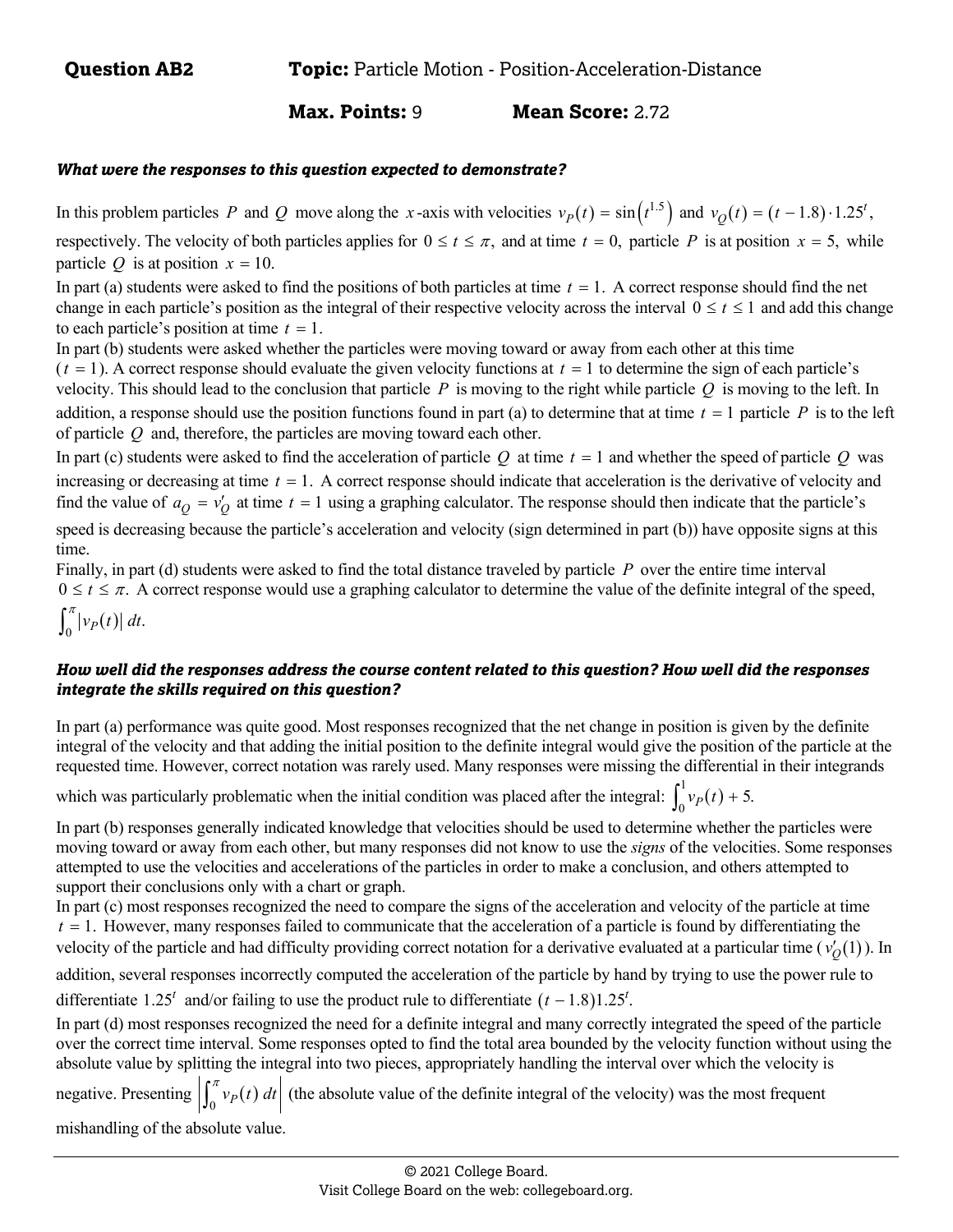| Common Misconceptions/Knowledge Gaps                                                                                                                                                                                         | Responses that Demonstrate Understanding                                                                                                                                                                                                                                                                        |
|------------------------------------------------------------------------------------------------------------------------------------------------------------------------------------------------------------------------------|-----------------------------------------------------------------------------------------------------------------------------------------------------------------------------------------------------------------------------------------------------------------------------------------------------------------|
| In part (a) responses failed to use the initial<br>$\bullet$<br>condition or misused the initial condition by<br>adding it to the integrand: $\int_0^1 v_P(t) + 5 dt$ .                                                      | The position of particle <i>P</i> at time $t = 1$ is<br>$\bullet$<br>$x_P = 5 + \int_0^1 v_P(t) dt = 5.371.$                                                                                                                                                                                                    |
| In part (b) many responses attempted to draw<br>a conclusion using only the signs of the<br>particles' velocities without considering the<br>relative initial positions of the particles at<br>time $t = 1$ .                | $v_P(1) = 0.841471 > 0$ and $v_Q(1) = -1 < 0$ , so particle P<br>$\bullet$<br>is moving to the right and particle $Q$ is moving to the left.<br>At time $t = 1$ , $x_P(1) < x_Q(1)$ , so particle Q is to the<br>right of particle $P$ . Therefore, at this time the particles are<br>moving toward each other. |
| In part (c) the most common conceptual error<br>was considering only the sign of the<br>acceleration (not both acceleration and<br>velocity) to determine whether the speed of<br>particle $Q$ was increasing or decreasing. | $a_O(1) = v'_O(1) = 1.027$<br>$\bullet$<br>$a_O(1) > 0$ and $v_O(1) < 0$<br>The speed of the particle Q is decreasing at time $t = 1$<br>because the acceleration and velocity have opposite signs.                                                                                                             |
| In part (d) the most common error was<br>reporting the total distance traveled by<br>particle $P$ as the integral of the particle's<br>velocity rather than the intergral of its speed.                                      | • $\int_0^{\pi}  v_P(t)  dt = 1.93148$<br>The total distance traveled by particle $P$ over the time<br>interval $0 \le t \le \pi$ is 1.931.                                                                                                                                                                     |

## *Based on your experience at the AP® Reading with student responses, what advice would you offer teachers to help them improve the student performance on the exam?*

Teachers should emphasize the importance of correct notation, in particular, the importance of the differential to close an integral expression. Teachers should also encourage students to follow up any claims with a well-written explanation of why the claim is true. (Students needed to indicate that particle *P* was moving to the right at  $t = 1$  because  $v_P(1) > 0$  and particle Q was moving to the left at  $t = 1$  because  $v<sub>O</sub>(1) < 0$ .) Many students correctly identified the motion of each particle; however, they did not include the evidence that led them to that conclusion. In addition, explanations should never include the use of vague terms such as "it," "the function," "the slope," or "the graph." "It is moving to the left then because the slope is negative" does not explain how we know the particle is moving to the left.

## *What resources would you recommend to teachers to better prepare their students for the content and skill(s) required on this question?*

The *AP Calculus AB and BC Course and Exam Description (CED)*, effective Fall 2020, includes instructional resources for AP Calculus teachers to develop students' broader skills. Please see page 220 of the *CED* for examples of key questions and instructional strategies designed to develop skill 4.C, *Use appropriate mathematical symbols and notation.* Some responses suggested the need to improve the appropriate use of differentials in part (a) and absolute values in part (c). A table of representative instructional strategies, including definitions and explanations of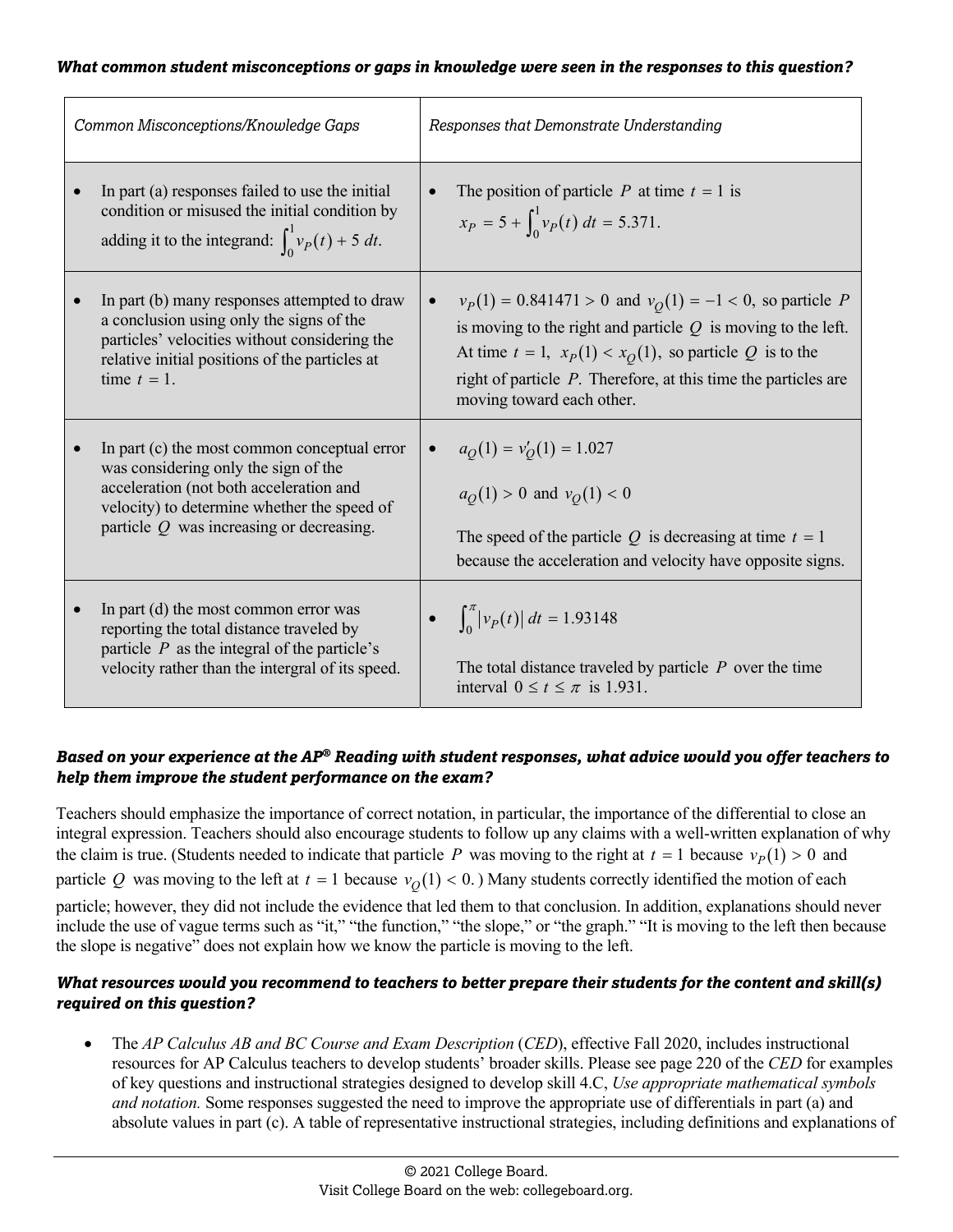each, is included on pages 203–213 of the *CED*. The strategy "Notation Read Aloud," for example, may help students to accurately interpret symbolic representations. Developing skills 1.C, 1.D (p. 215), and 3.B (p. 217), which all pertain to identifying the appropriate strategy for a given situation, would also help with all parts of this question.

- AP Classroom provides videos focused on the content and skills needed to answer this question.
	- o The videos for topic 4.2 build conceptual understanding of how differentiation relates position and velocity, and velocity and acceleration of a particle in motion, developing skill 1.D. The videos also consider how to determine direction of motion and whether the particle is speeding up or slowing down and are presented using a variety of representations.
	- o The videos for topic 8.2 connect the particle motion relationships (straight line) learned in topic 4.2 with corresponding formulas using integration: find displacement, total distance traveled, and final position from velocity. These videos pay particular attention to helping students identify which strategy applies in a given situation and also offer practice, both with and without the use of a calculator. The second video also introduces how the sign of velocity at a point (or over an interval) can be used to determine direction of motion.
	- o The videos for topic 5.3 may also be helpful in further developing the theoretical underpinnings for particle motion applications.
- AP Classroom also provides lessons and handouts for topics 8.2 (Connecting Position, Velocity, and Acceleration of Functions Using Integrals) and 5.3 (Determining Intervals on Which a Function is Increasing or Decreasing). There are topic questions for formative assessment of each topic, as well as access to the question bank, which is a searchable database of past AP Questions on these topics.
- The Online Teacher Community features many resources shared by other AP Calculus teachers. For example, to locate resources to give your students practice deciding whether to use the power rule or the differentiation rule for an exponential function (1.C), try entering the keywords "derivative of exponential function" in the search bar, then selecting the drop-down menu for "Resource Library." When you filter for "Classroom-Ready Materials," you may find worksheets, data sets, practice questions, and guided notes, among other resources.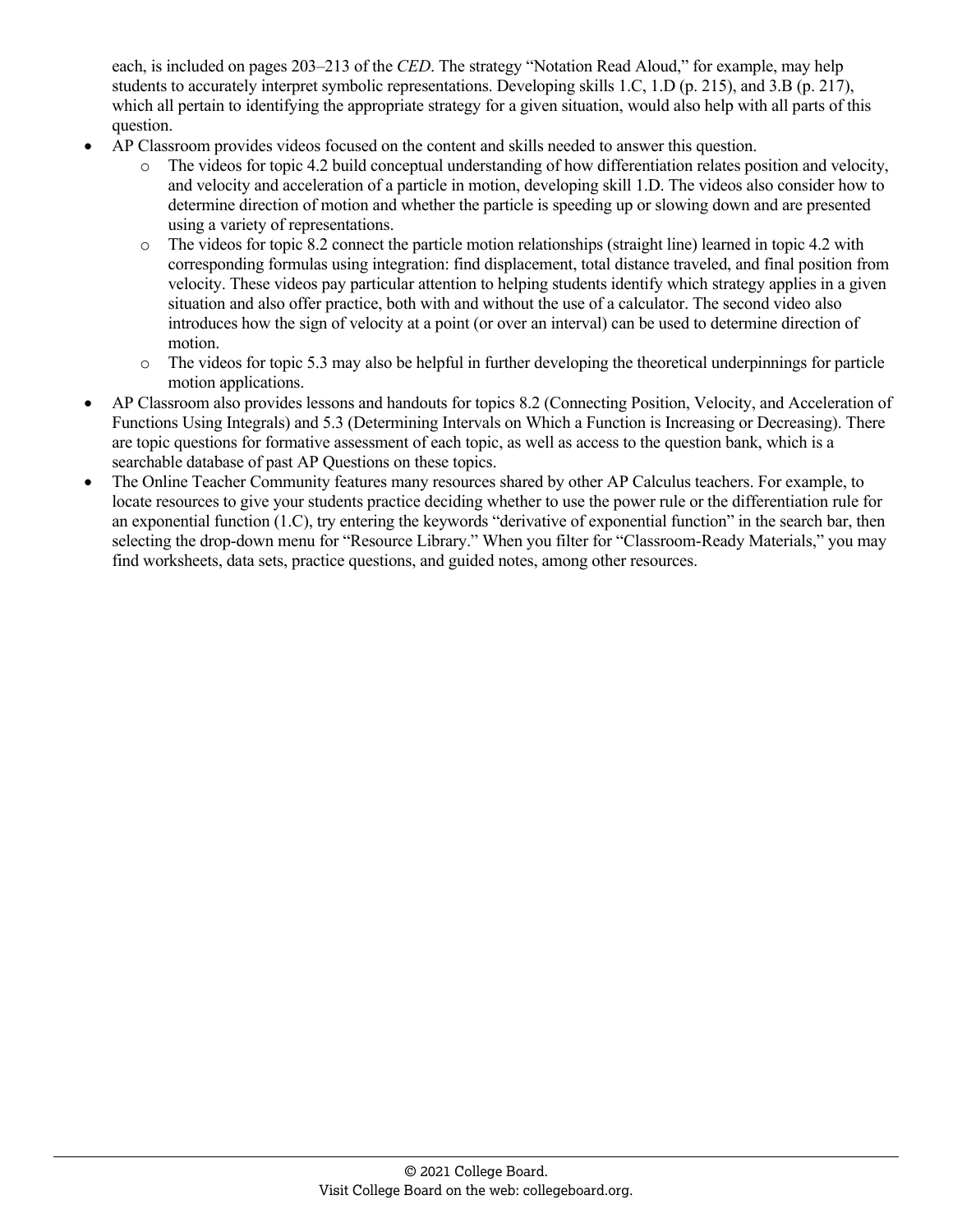## **Max. Points:** 9 **Mean Score: AB3** 1.55; **BC3** 3.13

#### *What were the responses to this question expected to demonstrate?*

In this problem a company designs spinning toys using various functions of the form  $y = c\frac{x}{4} - x^2$ , where *c* is a positive constant. A graph of the region in the first quadrant bounded by the *x* -axis and this function for some *c* is given and students were told that the spinning toys are in the shape of the solid generated when this region is revolved around the *x* axis. Both *x* and *y* are measured in inches.

In part (a) students were asked to find the area of the region in the first quadrant bounded by the *x* -axis and the region  $y = cx\sqrt{4-x^2}$  for  $c = 6$ . A correct response will set up the definite integral  $\int_{0}^{2} 6x\sqrt{4-x^2}$  $\int_0^2 6x\sqrt{4-x^2} dx$  and use the method of substitution to evaluate the integral to obtain an area of 16.

In part (b) students were told that for  $y = cx\sqrt{4 - x^2}$ ,  $\frac{dy}{dx} = \frac{c(4 - 2x^2)}{\sqrt{4 - x^2}}$ .  $\frac{dy}{dx} = \frac{c(4-2x^2)}{\sqrt{4-x^2}}$ . They were also told that for a

particular spinning toy the radius of the largest cross-sectional circular slice is 1.2 inches and were asked to find the value of *c* for this particular spinning toy. A correct response will solve  $\frac{dy}{dx} = 0$  to find that the largest radius occurs when  $x = \sqrt{2}$ .

Then using this value of *x* in the equation  $y = c \cdot x \sqrt{4 - x^2} = 1.2$ , the value of *c* is found to be 0.6.

In part (c) students were told that for another spinning toy, the volume is  $2\pi$  cubic inches. They were asked to find the value

of *c* for this spinning toy. A correct response would set up the volume of the toy as the integral  $\int_0^2 \pi (cx\sqrt{4-x^2})^2 dx$ , evaluate this integral, and set the value equal to  $2\pi$ . Solving the resulting equation for *c* results in  $c = \sqrt{\frac{15}{32}}$ .

#### *How well did the responses address the course content related to this question? How well did the responses integrate the skills required on this question?*

In part (a) some responses included a definite integral with the correct integrand, but often these responses presented incorrect limits of integration or included the constant  $\pi$ . Some responses clearly did not understand the difference between using an integral to find the area under a curve and the volume of a solid generated when a region is revolved around the *x* axis because they squared the integrand in part (a) or did not square the integrand in part (c). Some wrote an integral for the volume in both parts (a) and (c). Some responses demonstrated a lack of notational fluency by mishandling the  $-2$  obtained in using *u* -substitution to integrate.

In part (b) responses tended to be either entirely correct or did not successfully enter the problem. The responses that realized they needed to find the value of *x* where the function *y* has a critical point were generally able to find the value of *x* and then solve for *c*. Many responses indicated they were confused by the question and appeared to assume they need to find an area or volume in this part as well as in parts (a) and (c).

In part (c) some responses indicated an understanding that the volume of the region is obtained by integrating area =  $\pi R^2$  by setting up the correct definite integral. Many of these responses unfortunately were then unable to successfully evaluate the integral because they did not know which technique of integration to apply. Many tried to use a *u* -substitution, and others tried to use integration by parts without realizing that they would need to use it twice. Some responses wrote a definite

integral with correct limits and the constant  $\pi$ , but did not square the integrand,  $c\dot{x}\sqrt{4-x^2}$ .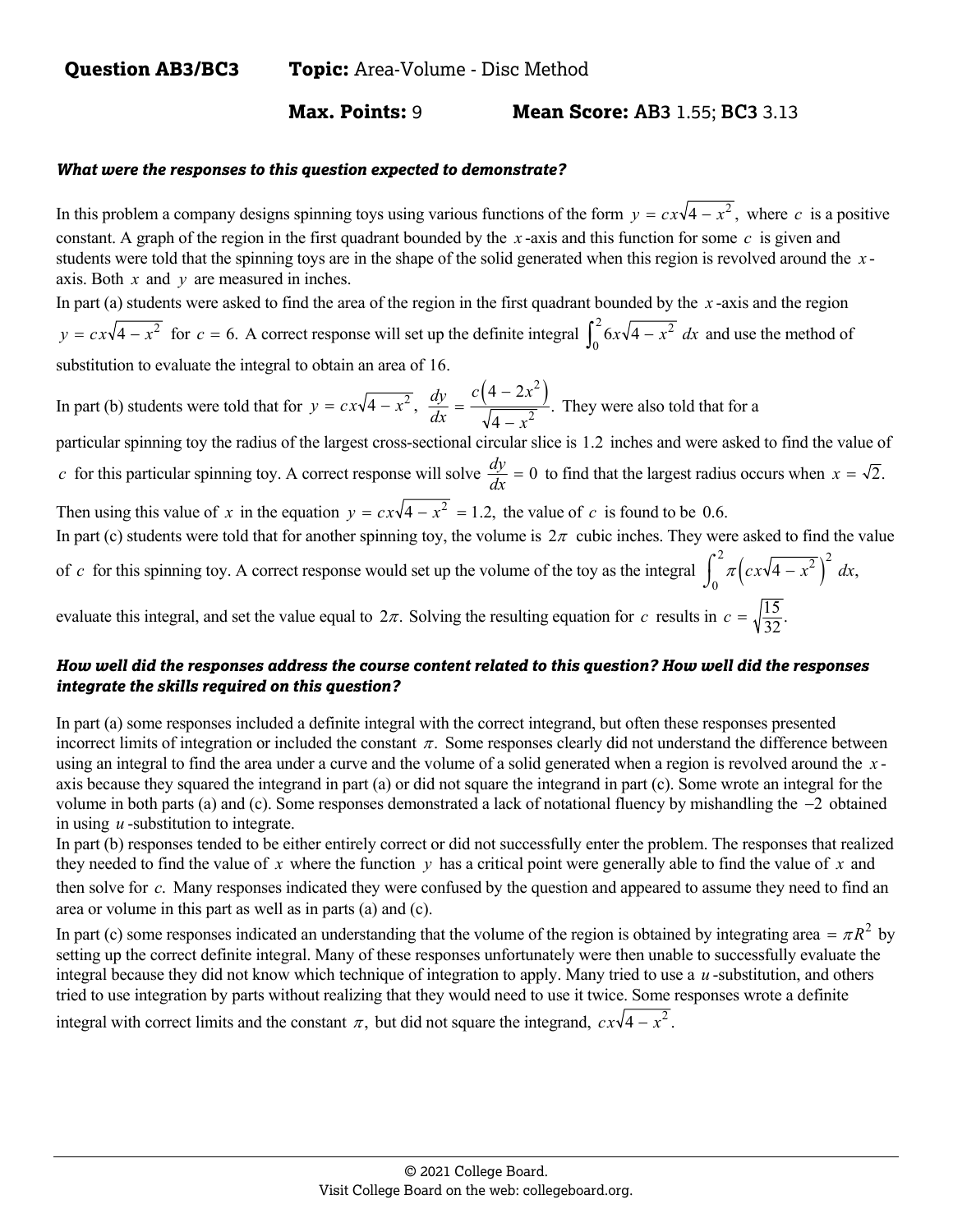| Common Misconceptions/Knowledge Gaps                                                                                                                                                                                                                                                                                  | Responses that Demonstrate Understanding                                                                                                                                             |
|-----------------------------------------------------------------------------------------------------------------------------------------------------------------------------------------------------------------------------------------------------------------------------------------------------------------------|--------------------------------------------------------------------------------------------------------------------------------------------------------------------------------------|
| In part (a) responses had difficulty                                                                                                                                                                                                                                                                                  | • Let $u = 4 - x^2$ , $du = -2x dx \implies -\frac{1}{2} du = x dx$                                                                                                                  |
| correctly using the method of $u$ -                                                                                                                                                                                                                                                                                   | $x = 0 \implies u = 4$ $x = 2 \implies u = 0$                                                                                                                                        |
| substitution to evaluate the definite                                                                                                                                                                                                                                                                                 | $\int_0^2 6x\sqrt{4-x^2} \ dx = \int_0^0 6\left(-\frac{1}{2}\right)\sqrt{u} \ du = 3\int_0^4 \sqrt{u} \ du$                                                                          |
| integral.                                                                                                                                                                                                                                                                                                             | $= 2u^{3/2}\Big _{u=0}^{u=4} = 2\cdot 8 = 16$                                                                                                                                        |
| In part (b) responses failed to recognize<br>the need to find the $x$ -coordinate of a<br>critical point for $y$ . Some tried to integrate<br>the given derivative, others tried to solve<br>$1.2 = c \times \sqrt{4 - x^2}$ for c and use this in the<br>equation $\frac{dy}{dx} = \frac{c(4-2x^2)}{\sqrt{4-x^2}}$ . | • $\frac{dy}{dx} = \frac{c(4-2x^2)}{\sqrt{4-x^2}} = 0 \implies x = \sqrt{2}$<br>$x = \sqrt{2} \Rightarrow y = c\sqrt{2}\sqrt{4-(\sqrt{2})^2} = 2c$<br>$2c = 1.2 \Rightarrow c = 0.6$ |
| In part (c) many responses unsuccessfully                                                                                                                                                                                                                                                                             | • $V = \int_{0}^{2} \pi (cx\sqrt{4-x^2})^2 dx = \pi c^2 \int_{0}^{2} x^2 (4-x^2) dx$                                                                                                 |
| tried to integrate using a $u$ -substitution or                                                                                                                                                                                                                                                                       | $=\pi c^2 \int_0^2 \left(4x^2 - x^4\right) dx = \pi c^2 \left(\frac{4}{3}x^3 - \frac{1}{5}x^5\right)\Big _0^2$                                                                       |
| integration by parts.                                                                                                                                                                                                                                                                                                 | $=\pi c^2 \left(\frac{32}{3} - \frac{32}{5}\right) = \frac{64\pi c^2}{15}$                                                                                                           |

#### *Based on your experience at the AP® Reading with student responses, what advice would you offer teachers to help them improve the student performance on the exam?*

Teachers should make students aware that finding area of regions and volumes of solids requires the use of *definite* integrals. Finding the limits of integration is a crucial part of the setup for these problems and should be the first step. Teachers should also emphasize that when using *u* -substitution, either the limits of integration must also be changed, or the antiderivative must be returned to an expression in terms of the initial variable before evaluating. Perhaps practice with evaluating integrals both ways would help students understand the importance of changing the limits of integration in order to obtain the correct evaluation. Consistently requiring students to find the new limits of integration (in terms of *u* ) before rewriting the integral in terms of *u* might also be beneficial.

## *What resources would you recommend to teachers to better prepare their students for the content and skill(s) required on this question?*

• The *AP Calculus AB and BC Course and Exam Description (CED)*, effective Fall 2020, includes instructional resources for AP Calculus teachers to develop students' broader skills. Please see page 215 of the *CED* for examples of key questions and instructional strategies designed to develop skill 1.D, *Identify an appropriate mathematical rule*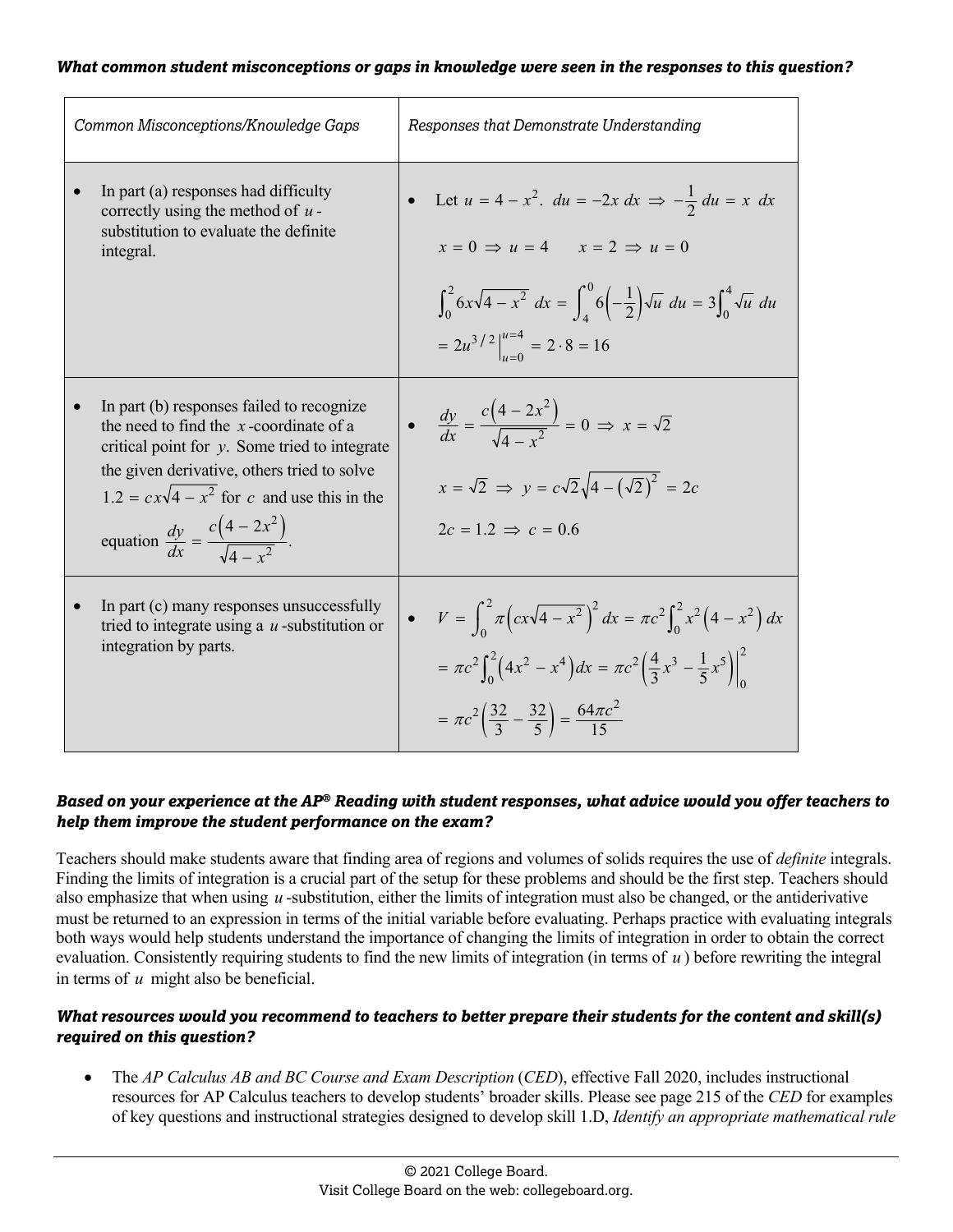*or procedure…* A table of representative instructional strategies, including definitions and explanations of each, is included on pages 203–213 of the *CED*. The strategy "Scavenger Hunt," for example, may help students to selfcorrect and analyze their own work as they try to identify appropriate strategies for setting up and solving problems. Developing skills 1.C (p. 215) and 3.B (p. 217), which pertain to identifying the appropriate strategy for a given situation, would help with all parts of this question.

- AP Classroom provides videos focused on the content and skills needed to answer this question.
	- o The videos for topic 8.4 discuss finding the area of a region between two curves, which can be applied to part (a) to find the area "under a curve." Although many responses demonstrated mastery of this content by writing the correct integral, many others wrote integrals that either indicated incomplete mastery of the appropriate equation or underdeveloped skill identifying the topic needed (skill 1.D).
	- $\circ$  The videos for topic 6.9 develop the required content and skills to perform the integration in part (a): identify the need to use the chain rule (skill 1.C) and correctly apply the chain rule (skill 1.E).
	- $\circ$  Responses to part (b) that identified the question as an optimization problem and identified a critical point were very likely to earn most or all of the points available on this part. Videos for topic 5.2 provide the theoretical underpinnings for optimization problems (the Extreme Value Theorem). Videos for topics 5.10 and 5.11 help students to recognize and solve optimization problems.
	- $\circ$  Videos for topic 8.9 guide students in setting up and solving volume problems like the one in part (c). Correctly setting up the equation and carrying out the corresponding squaring results in an integral for which students are more likely to select an appropriate integration technique (skill 1.C), as opposed to trying to integrate a radical expression using *u* -substitution.
- AP Classroom also provides lessons and handouts for topics 5.2 (Extreme Value Theorem, Global Versus Local Extrema, and Critical Points) and 6.9 (Integrating Using Substitution). There are topic questions for formative assessment of each topic, as well as access to the question bank, which is a searchable database of past AP Questions on these topics.
- The Online Teacher Community features many resources shared by other AP Calculus teachers. For example, to locate resources to give your students practice with *u* -substitution, try entering the keyword "u-substitution" in the search bar, then selecting the drop-down menu for "Resource Library." When you filter for "Classroom-Ready Materials," you may find worksheets, data sets, practice questions, and guided notes, among other resources.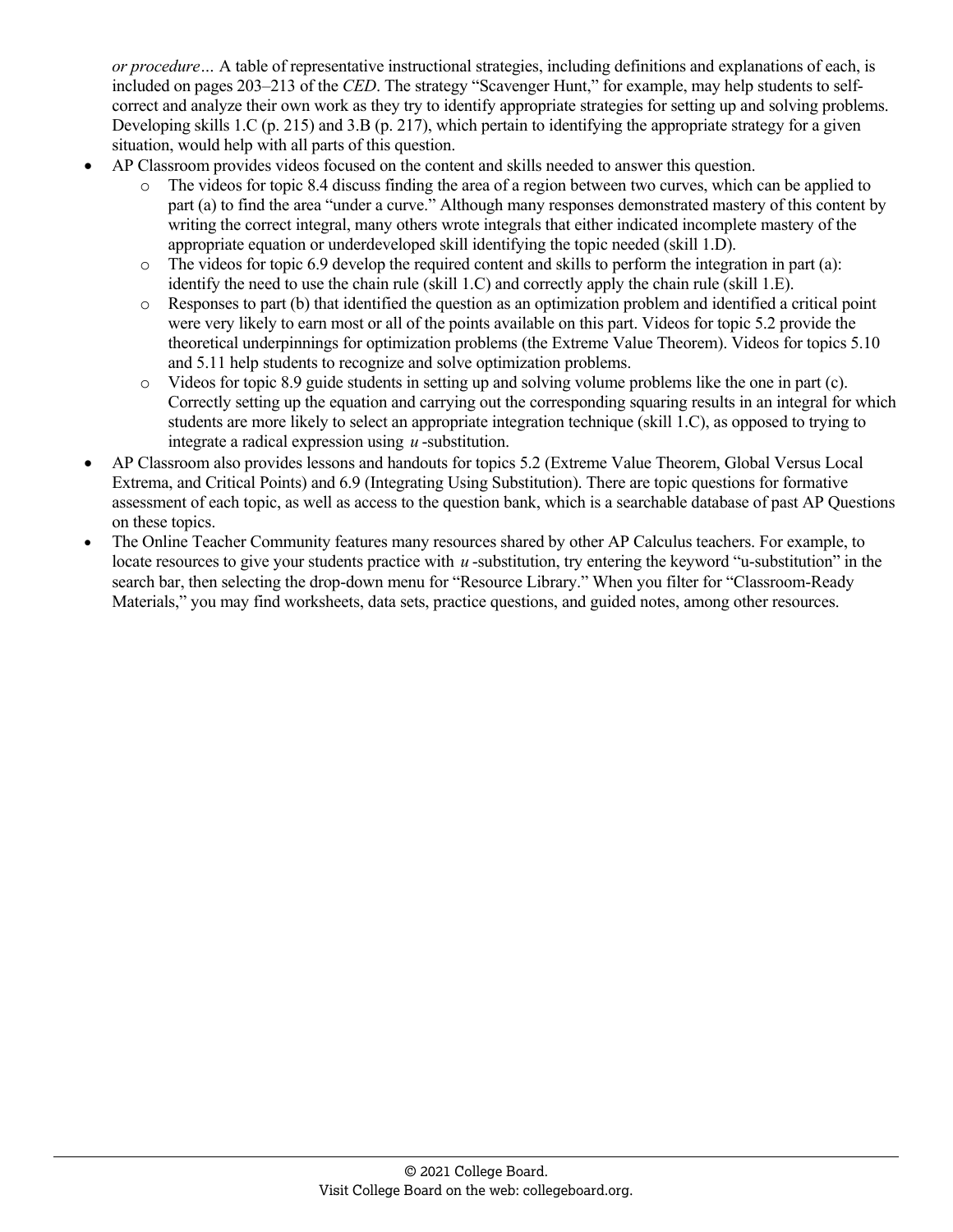**Max. Points:** 9 **Mean Score: AB4** 3.09; **BC4** 5.03

#### *What were the responses to this question expected to demonstrate?*

In this problem the graph of a piecewise linear continuous function f for  $-4 \le x \le 6$  is provided. It is also given that

$$
G(x) = \int_0^x f(t) \, dt.
$$

In part (a) students were asked to provide the open intervals on which the graph of *G* is concave up. A correct response would use the Fundamental Theorem of Calculus to note that  $G' = f$ , and then report the two intervals where  $G' = f$  is increasing.

In part (b) the function  $P(x) = G(x) \cdot f(x)$  is defined and students were asked to find  $P'(3)$ . A correct response would use the product rule to find an expression for  $P'(x)$ , then use the graph of f to find numerical values of  $f(3)$  and  $f'(3)$ , and use the Fundamental Theorem of Calculus to find  $G(3)$  and  $G'(3)$ . The response would substitute these values into the expression for  $P'(x)$  to provide the value of  $P'(3)$ .

In part (c) students were asked to find  $\lim_{x\to 2} \frac{G(x)}{x^2-2x}$ .  $x \rightarrow 2 x^2 - 2$  $G(x)$  $\rightarrow$  2  $x^2$  – 2x A correct response would use L'Hospital's Rule to find the limit after verifying that the limits of both the numerator and denominator are zero.

In part (d) students were asked to find the average rate of change of  $G$  on the interval  $[-4, 2]$  and whether the Mean Value Theorem guarantees a value  $c$ ,  $-4 < c < 2$ , with  $G'(c)$  equal to this average rate of change. A correct response would determine the average rate of change as a difference quotient,  $\frac{G(2) - G(-4)}{2 - (-4)}$ , with values  $G(2) = 0$  and

 $G(-4) = -16$  found as areas under the graph of f. The response should then conclude that the Mean Value Theorem does guarantee such a value of *c* because  $G' = f$  is differentiable and, therefore, continuous on the given interval.

## *How well did the responses address the course content related to this question? How well did the responses integrate the skills required on this question?*

In part (a) correct responses demonstrated an understanding of the connection between a function presented as a graph and another function defined using the Fundamental Theorem of Calculus. These responses also demonstrated the ability to express how the concavity of a function is related to both functions. However, a common error was failing to expressly present the connection  $G' = f$ . In many responses correct intervals were presented, but the reasoning was missing or poorly stated. Responses made liberal use of terms such as "it" or "the graphs," which made their explanations difficult or impossible to interpret.

In part (b) most responses were adept at applying the product rule to find a derivative and evaluating the derivative at a point. In part (c) most responses were able to correctly apply L'Hospital's Rule to evaluate the given limit. However, in many cases responses were unable to communicate the need for L'Hospital's Rule or to use limit notation with the ratio of derivatives. In part (d) most responses were able to clearly present at least an attempt to find the average rate of change of *G*, and to correctly claim that the Mean Value Theorem applied to the function *G* on the given interval. In addition, many responses were able to evaluate a definite integral by correctly reversing the limits of integration, which demonstrated a graphical understanding of the definite integral. Several responses failed to recognize that the given graph of  $f$ , defined on  $(-4, 2)$ , was a visual representation of the function  $G'$  and therefore  $G$  was both continuous on  $[-4, 2]$  and differentiable on  $(-4, 2)$ . Several responses claimed that the Mean Value Theorem did not apply because the given graph ( $G' = f$ ) was not differentiable.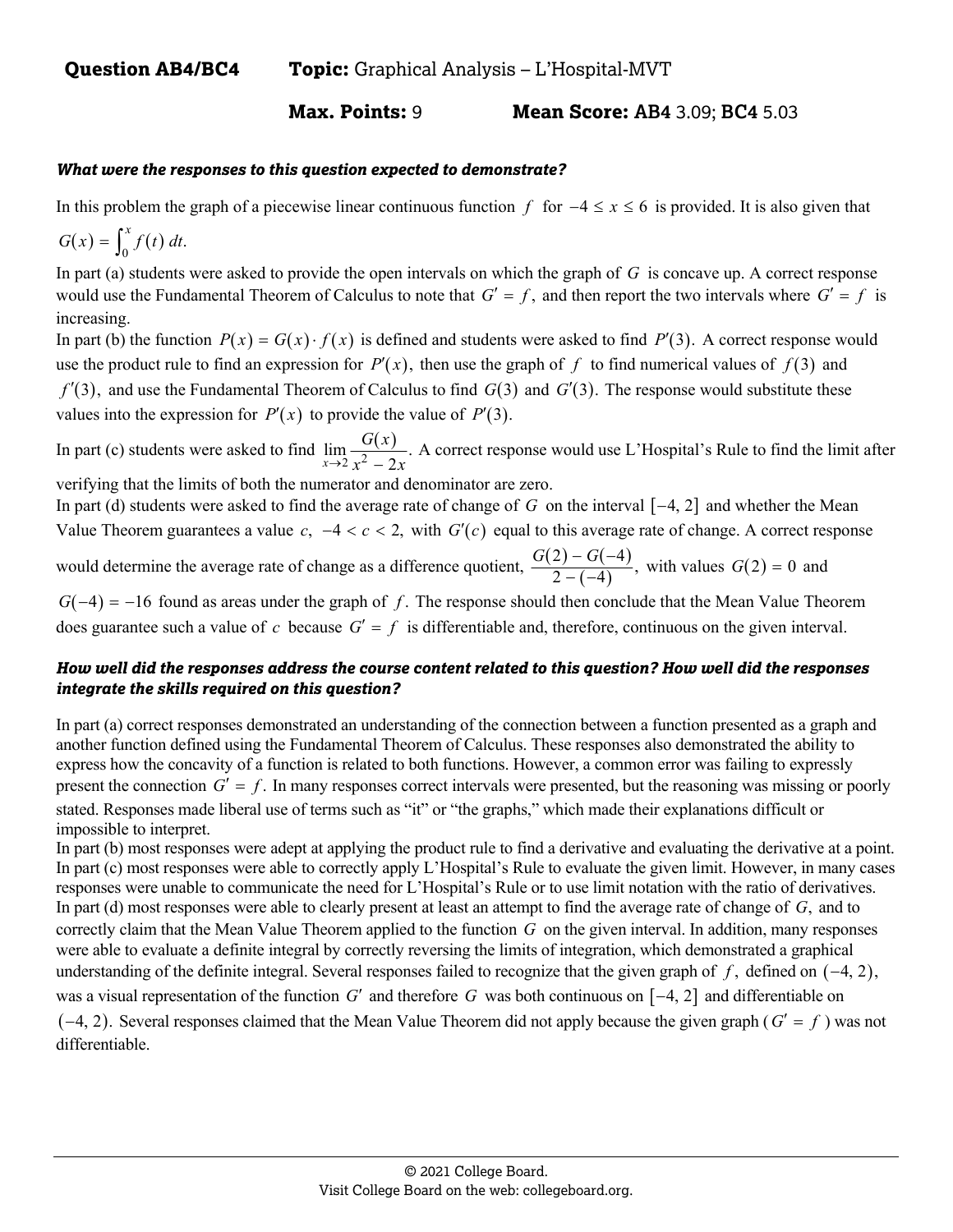| Common Misconceptions/Knowledge Gaps                                                                                                                                                                                                                                                                     | Responses that Demonstrate Understanding                                                                                                                                                                                                                                              |
|----------------------------------------------------------------------------------------------------------------------------------------------------------------------------------------------------------------------------------------------------------------------------------------------------------|---------------------------------------------------------------------------------------------------------------------------------------------------------------------------------------------------------------------------------------------------------------------------------------|
| In part (a) many responses lacked the<br>reasoning for the intervals presented or<br>gave inadequate reasoning for the<br>intervals presented.                                                                                                                                                           | The graph of G is concave up for $-4 < x < -2$ and $2 < x < 6$<br>because $G' = f$ is increasing on these intervals.                                                                                                                                                                  |
| In part (b) the lack of a connection<br>$\bullet$<br>between $G$ and $f$ prevented<br>responses from finding $G(3)$ or<br>$G'(3)$ and then correctly evaluating<br>$P'(x)$ at $x = 3$ .                                                                                                                  | • $G(3) = \int_0^3 f(t) dt = -3.5$ and $G'(3) = f(3) = -3$<br>Therefore,<br>$P'(3) = G(3) f'(3) + f(3) G'(3) = -3.5 \cdot 1 + (-3) \cdot (-3) = 5.5.$                                                                                                                                 |
| In part (c) many responses did not<br>$\bullet$<br>provide sufficient justification for the<br>use of L'Hospital's Rule by indicating<br>the presence of the $\frac{0}{0}$ indeterminate<br>form.                                                                                                        | $\lim_{x\to 2} G(x) = \int_0^2 f(t) dt = 0$ and $\lim_{x\to 2} (x^2 - 2x) = 0$<br>Therefore, $\lim_{x\to 2} \frac{G(x)}{(x^2-2x)} = 0$ is an indeterminate form of type<br>$\frac{0}{0}$ .                                                                                            |
| In part (d) some responses found the<br>average rate of change of $G'$ rather<br>than of $G$ , or found the average value<br>of $G$ .<br>Many responses failed to include the<br>$\bullet$<br>conditions of both continuity and<br>differentiability in justifying the use of<br>the Mean Value Theorem. | Average rate of change = $\frac{G(2) - G(-4)}{2 - (-4)} = \frac{0 - (-16)}{6} = \frac{8}{3}$<br>Yes, G is differentiable on $(-4, 2)$ and continuous on $[-4, 2]$ .<br>Therefore, the Mean Value Theorem guarantees a value $c$ ,<br>$-4 < c < 2$ , such that $G'(c) = \frac{8}{3}$ . |

## *Based on your experience at the AP® Reading with student responses, what advice would you offer teachers to help them improve the student performance on the exam?*

Teachers should provide ample practice with problems requiring the use of the Mean Value Theorem, Intermediate Value Theorem, and L'Hospital's Rule, and with written justifications of the application of these theorems and rules. The ability to move beyond the process of calculation to justification is crucial for success on the AP Exam. Students should practice using limit notation correctly and consistently in appropriate situations, and they should be held to a high standard with regard to correct notation throughout their study of calculus.

In addition, teachers should provide a great deal of practice with problems that require recognizing and understanding the Fundamental Theorem of Calculus. Teachers should encourage students to begin such problems by writing an expression (such as  $G' = f$ ) that explains how the given functions are related. Teachers should continually stress the importance of clear, unambiguous explanations, avoiding the use of words such as "it" and "the graph."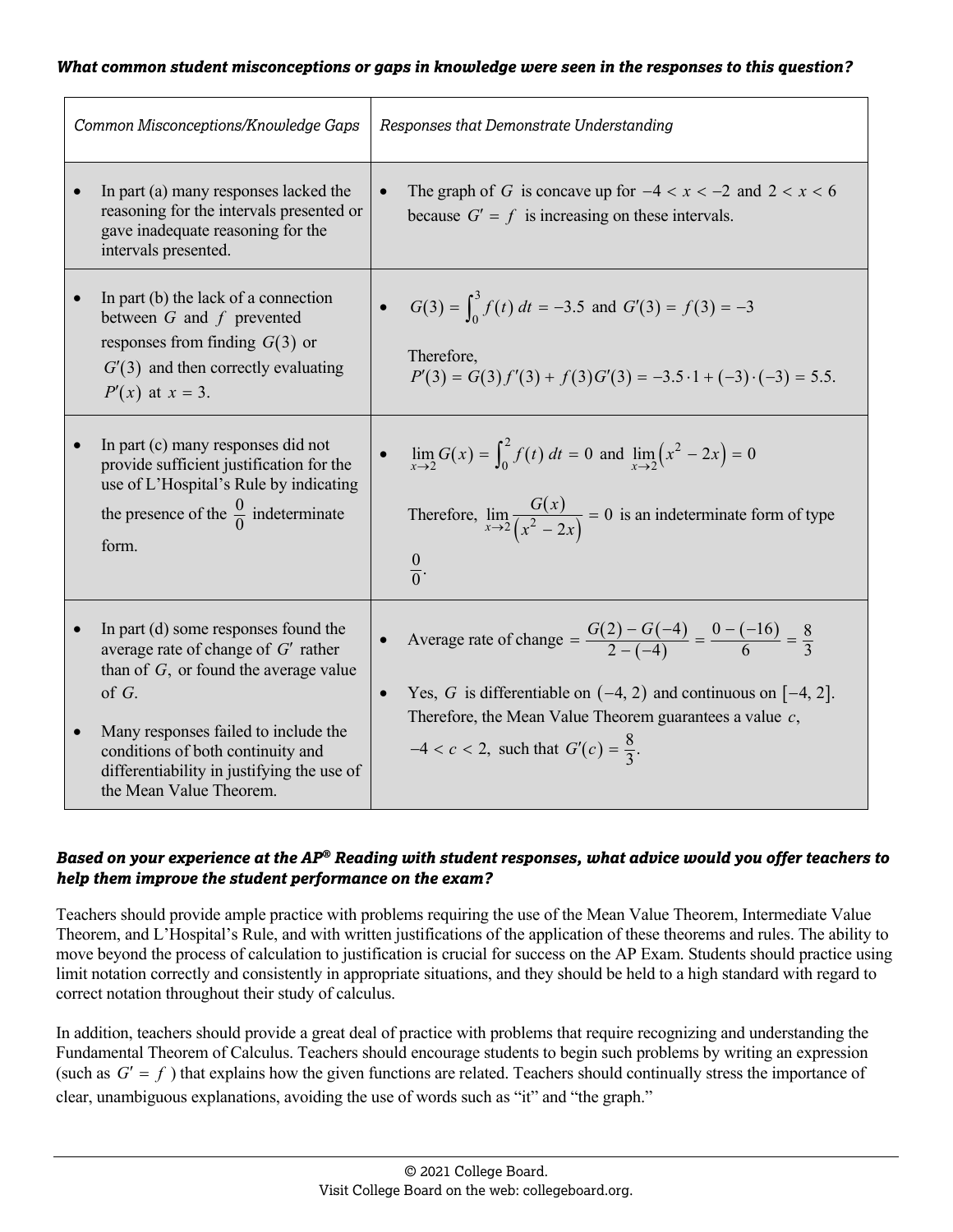- The *AP Calculus AB and BC Course and Exam Description (CED)*, effective Fall 2020, includes instructional resources for AP Calculus teachers to develop students' broader skills. Please see page 216 of the *CED* for examples of key questions and instructional strategies designed to develop skill 2.E, *Describe the relationships among different representations of functions and their derivatives.* A table of representative instructional strategies, including definitions and explanations of each, is included on pages 203–213 of the *CED*. The strategy "Sentence Starters," for example, may help students to practice communication skills needed to clearly present reasoning. Identifying and applying the Fundamental Theorem of Calculus was important in every part of this question (skills 3.B and 3.D, *Identify and apply an appropriate mathematical definition, theorem, or test,* p. 217). Mastery of skill 3.C, *Confirm whether hypotheses or conditions of a selected definition, theorem, or test have been satisfied,* (p. 217) was important in parts (c) and (d).
- AP Classroom provides videos focused on the content and skills needed to answer this question.
	- The videos for topic 5.6 develop the content and skills necessary for successful reasoning about concavity of functions on their domains (part (a)).
	- o The videos for topics 6.4 and 6.7 explore the Fundamental Theorem of Calculus (FTC) as a differentiation rule for an accumulation function and in definite integrals. A complete understanding of when and how to apply the FTC is essential to success on this question.
	- o The videos for topic 5.1 present how to reason with a theorem (the Mean Value Theorem), including the importance of confirming that the hypothesis conditions have been met so that the conclusion can be drawn (skill 3.C).
- AP Classroom also provides lessons and handouts for topics 5.1 (Using the Mean Value Theorem) and 5.7 (Using the Second Derivative Test to Determine Extrema). There are topic questions for formative assessment of each topic, as well as access to the question bank, which is a searchable database of past AP Questions on these topics.
- The Online Teacher Community features many resources shared by other AP Calculus teachers. For example, to locate resources to give your students practice working with L'Hospital's Rule, try entering the keyword "L'Hospital's Rule" in the search bar, then selecting the drop-down menu for "Resource Library." When you filter for "Classroom-Ready Materials," you may find worksheets, data sets, practice questions, and guided notes, among other resources.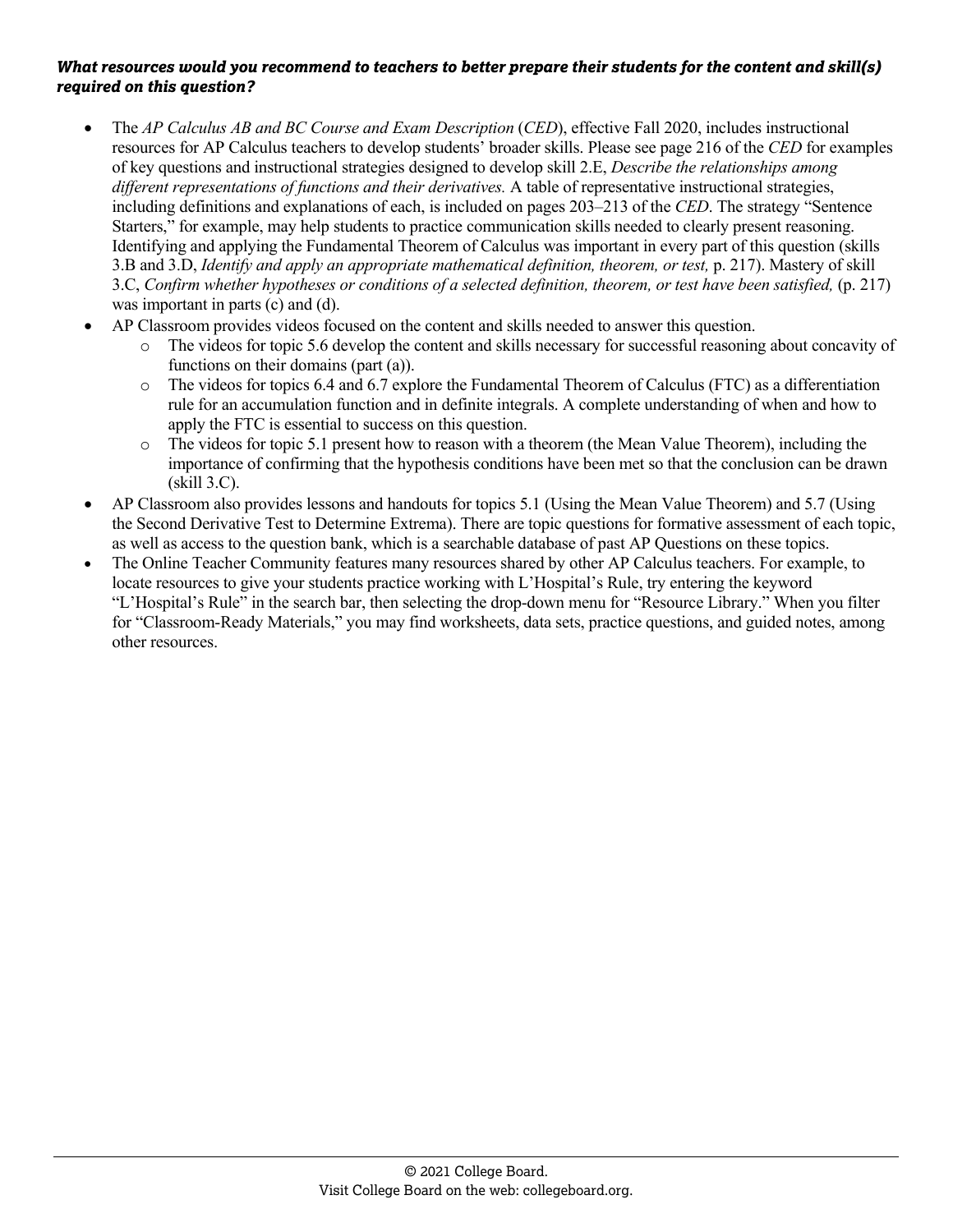## **Max. Points: 9 Mean Score: 2.72**

#### *What were the responses to this question expected to demonstrate?*

In this problem  $y = f(x)$  is an implicitly defined function whose curve is given by  $2y^2 - 6 = y \sin x$  for  $y > 0$ . In part (a) students were asked to show that  $\frac{dy}{dx} = \frac{y \cos x}{4y - \sin x}$ , which can be done using implicit differentiation. In part (b) students were asked to write an equation for the tangent line at the point  $(0, \sqrt{3})$ . A correct response would evaluate the derivative given in part (a) at the point  $(0, \sqrt{3})$  and then write the equation of a line through the given point with slope equated to the evaluated derivative. In part (c) students were asked to find the coordinates of the point where the line tangent to the curve is horizontal for  $0 \le x \le \pi$  and  $y > 0$ . A correct response would set the slope of the tangent line,  $\frac{dy}{dx}$ , equal to zero, then determine that *y* cos  $x = 0$  when  $x = \frac{\pi}{2}$ . The response should then use the given equation  $2y^2 - 6 = y \sin x$  to find  $y = 2$  when

 $x = \frac{\pi}{2}$ , which results in the point with coordinates  $(\frac{\pi}{2}, 2)$ . In part (d) students were asked to determine and justify whether the function *f* has a relative minimum, a relative maximum, or neither at the point found in part (c):  $(\frac{\pi}{2}, 2)$ . A correct response would use the quotient rule to find  $\frac{d^2y}{dx^2}$ , determine the sign of 2 2  $\frac{d^2y}{dx^2}$  at the critical point  $(\frac{\pi}{2}, 2)$ , and conclude that *f* has a relative maximum at this point.

#### *How well did the responses address the course content related to this question? How well did the responses integrate the skills required on this question?*

In part (a) most responses were able to correctly differentiate the given equation implicitly. Some responses ran into trouble by starting each line of their work with  $\frac{dy}{dx}$  =, which led to invalid statements. Some responses attempted to use integration with the differential equation in order to obtain the given function but were unsuccessful. In part (b) the majority of responses were able to correctly find the equation of the tangent line at  $(0, \sqrt{3})$ . A common error was to use the expression  $\frac{dy}{dx} = \frac{y \cos x}{4y - \sin x}$ , with no numerical evaluation as the slope of the tangent line. In part (c) most responses recognized the need to set  $\frac{dy}{dx} = 0$ . Some responses were able to solve the equation for the correct value of  $x = \frac{\pi}{2}$ , but many responses struggled with the trigonometry required in this situation. Still other responses had difficulty with the algebra required to find the correct value of  $y = 2$  given that  $x = \frac{\pi}{2}$ . In part (d) responses that used the second derivative of  $f(x)$  to determine that there was a relative maximum at  $\left(\frac{\pi}{2}, 2\right)$ were quite successful. However, there were very few responses that recognized the need to use the second derivative. Most

responses attempted to use the First Derivative Test with varying results. Most did not analyze the sign of the denominator of  $f(x)$  Many responses tried to justify the maximum with incorrect statements ("the derivative is increasing") or vague terms such as "it," "the slope," or "the derivative."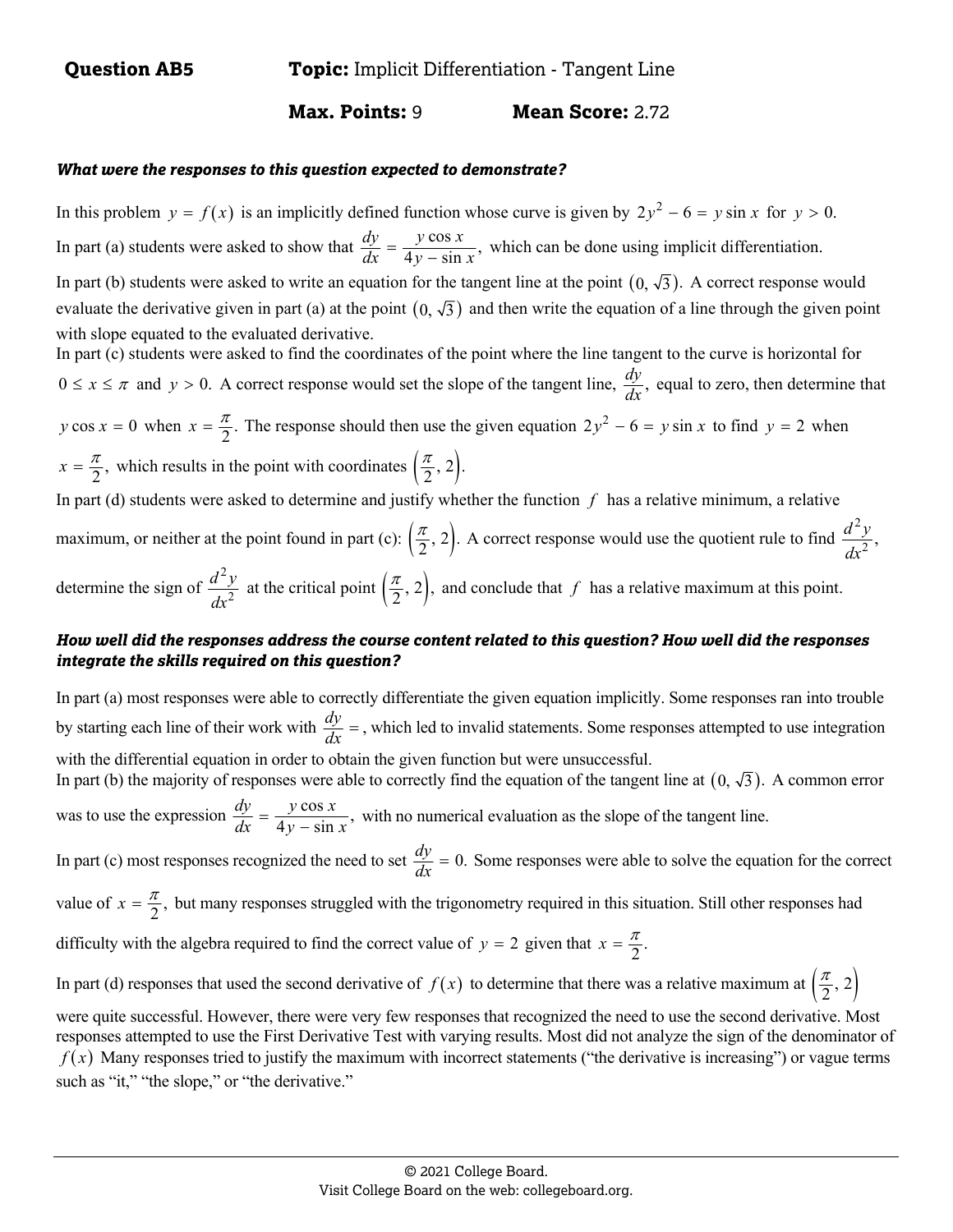|           | Common Misconceptions/Knowledge Gaps                                                                                                                                                                                                                  | Responses that Demonstrate Understanding                                                                                                                                                                                                                                                                                                                                                                                                                                                                                                                                                              |  |
|-----------|-------------------------------------------------------------------------------------------------------------------------------------------------------------------------------------------------------------------------------------------------------|-------------------------------------------------------------------------------------------------------------------------------------------------------------------------------------------------------------------------------------------------------------------------------------------------------------------------------------------------------------------------------------------------------------------------------------------------------------------------------------------------------------------------------------------------------------------------------------------------------|--|
| $\bullet$ | In part (a) many responses presented<br>incorrect statements because they began<br>each line of their implicit differentiation<br>with $\frac{dy}{dx}$ = .                                                                                            | • $rac{d}{dx}(2y^2-6) = \frac{d}{dx}(y \sin x) \Rightarrow 4y \frac{dy}{dx} = y \cos x + \frac{dy}{dx} \sin x$<br>$\Rightarrow 4y \frac{dy}{dx} - \frac{dy}{dx} \sin x = y \cos x \Rightarrow \frac{dy}{dx} (4y - \sin x) = y \cos x$<br>$\Rightarrow \frac{dy}{dx} = \frac{y \cos x}{4y - \sin x}$                                                                                                                                                                                                                                                                                                   |  |
|           | In part (b) several responses were unable<br>to correctly evaluate $\frac{\sqrt{3} \cos 0}{4\sqrt{3} - \sin 0}$ to find<br>the slope of the tangent line.                                                                                             | • $\frac{dy}{dx}\Big _{(x, y)=(0, \sqrt{3})} = \frac{\sqrt{3}\cos 0}{4\sqrt{3} - \sin 0} = \frac{\sqrt{3}}{4\sqrt{3}} = \frac{1}{4}$                                                                                                                                                                                                                                                                                                                                                                                                                                                                  |  |
|           | In part (c) responses were unable to<br>determine when $\frac{y \cos x}{4y - \sin x} = 0$ when<br>$y > 0$ .                                                                                                                                           | • If $y > 0$ , $\frac{y \cos x}{4y - \sin x} = 0 \Rightarrow y \cos x = 0 \Rightarrow x = \frac{\pi}{2}$ .<br>• When $x = \frac{\pi}{2}$ and $y > 0$ ,                                                                                                                                                                                                                                                                                                                                                                                                                                                |  |
|           | Many responses were unable to solve<br><i>y</i> sin $x = 2y^2 - 6$ when $x = \frac{\pi}{2}$ .                                                                                                                                                         | $y \sin x = 2y^2 - 6 \implies y \sin \frac{\pi}{2} = 2y^2 - 6$<br>$\Rightarrow v = 2y^2 - 6 \Rightarrow 2y^2 - y - 6 = 0$<br>$\Rightarrow (2y+3)(y-2) = 0 \Rightarrow y = 2.$                                                                                                                                                                                                                                                                                                                                                                                                                         |  |
|           | In part (d) most responses that used the<br>First Derivative Test did not consider the<br>sign of $4y - \sin x$ and/or did not clearly<br>state that $\frac{dy}{dx}$ changed from positive to<br>negative values at $\left(\frac{\pi}{2}, 2\right)$ . | $\frac{d^2y}{dx^2} = \frac{(4y - \sin x)\left(\frac{dy}{dx}\cos x - y\sin x\right) - (y\cos x)\left(4\frac{dy}{dx} - \cos x\right)}{(4y - \sin x)^2}$<br>When $x = \frac{\pi}{2}$ and $y = 2$ , $\frac{dy}{dx} = \frac{y \cos x}{4y - \sin x} = 0$ and<br>$\frac{d^2y}{dx^2} = \frac{(7)(-2) - (0)(0)}{(7)^2} = \frac{-2}{7} < 0.$<br>$y > 0$ is given. Near $\left(\frac{\pi}{2}, 2\right)$ , $4y - \sin x > 0$ .<br>Thus, $\frac{dy}{dx} = \frac{y \cos x}{4y - \sin x}$ changes from positive to negative at<br>$\left(\frac{\pi}{2}, 2\right)$ . Therefore, f has relative maximum at this point. |  |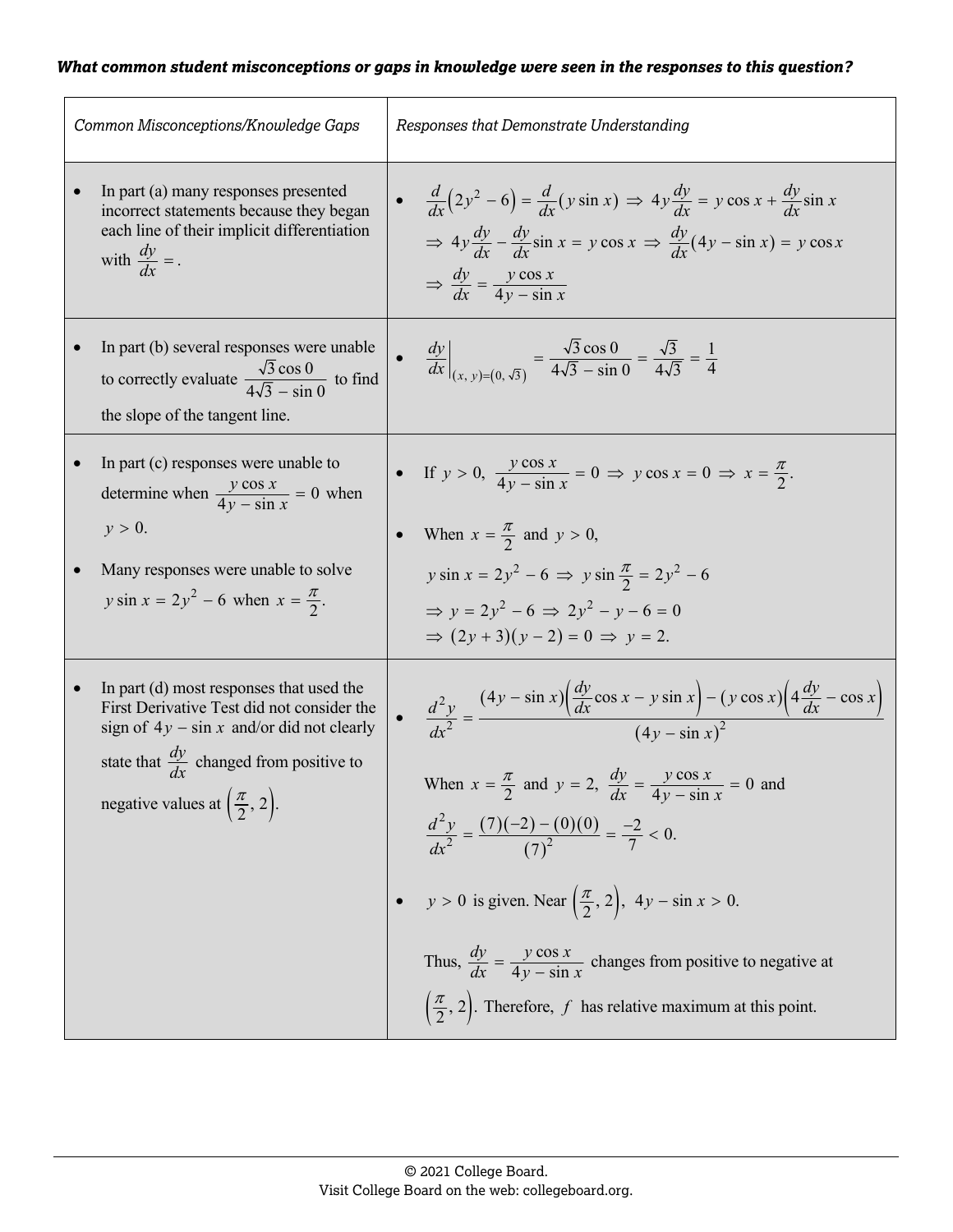## *Based on your experience at the AP® Reading with student responses, what advice would you offer teachers to help them improve the student performance on the exam?*

Teachers should provide practice AP Exams where students are encouraged not to simplify their numerical answers because most teachers will want numeric answers simplified on a daily basis. Teachers should also remind students that tangent line equations may be written in any form—it is not necessary to convert to slope-intercept or any other form.

Teachers should require students to show all of their work, including the presentation of all equations they solve in order to find particular values. Teachers should provide many opportunities to practice verifying a statement and should make sure students understand that an equals sign is not a punctuation symbol that can be used to connect a string of unequal values. Teachers cannot provide too much practice writing verbal calculus-based justifications with precise language and correct notation.

Teachers can encourage students to be aware of what is needed in order to solve a problem and to take advantage of the given information in order to find the needed information efficiently. Teachers might encourage students to use the Second Derivative Test to determine the location of a relative maximum or minimum, particularly when a function is defined implicitly. In addition, frequent reviews of unit circle trigonometric values would be very helpful for students.

- The *AP Calculus AB and BC Course and Exam Description (CED)*, effective Fall 2020, includes instructional resources for AP Calculus teachers to develop students' broader skills. Mathematical Practice 4 was important to successfully responding to this question. Please see pages 219 and 220 of the *CED* for examples of key questions and instructional strategies designed to develop skill 4.A, *Use precise mathematical language,* and skill 4.C, *Use appropriate mathematical symbols and notation.* A table of representative instructional strategies, including definitions and explanations of each, is included on pages 203–213 of the *CED*. The strategy "Round Table," for example, allows students to analyze each other's work and coach their peers to avoid vague language that was problematic in some responses to this question.
- AP Classroom provides videos focused on the content and skills needed to answer this question.
	- o The videos for topic 3.2 present several examples of implicit differentiation with carefully explained algebra and trigonometry, as needed in part (a). The second of these videos discusses how to find horizontal tangent lines, as needed in part (c).
	- $\circ$  The third video for topic 2.2 discusses how to write the equation of a tangent line (part (b)).
	- o Very few students attempted the Second Derivative Test, which was the easier way to work part (d). To identify a particular strategy, such as the Second Derivative Test, students need to be comfortable with a variety of options. The video for topic 5.7 is a good way to familiarize students with the Second Derivative Test.
- AP Classroom also provides lessons and handouts for topics 3.2 (Implicit Differentiation) and 2.9 (The Quotient Rule). There are topic questions for formative assessment of each topic, as well as access to the question bank, which is a searchable database of past AP Questions on these topics.
- The Online Teacher Community features many resources shared by other AP Calculus teachers. For example, to locate resources to give your students practice with the Second Derivative Test, try entering the keywords "Second Derivative Test" in the search bar, then selecting the drop-down menu for "Resource Library." When you filter for "Classroom-Ready Materials," you may find worksheets, data sets, practice questions, and guided notes, among other resources.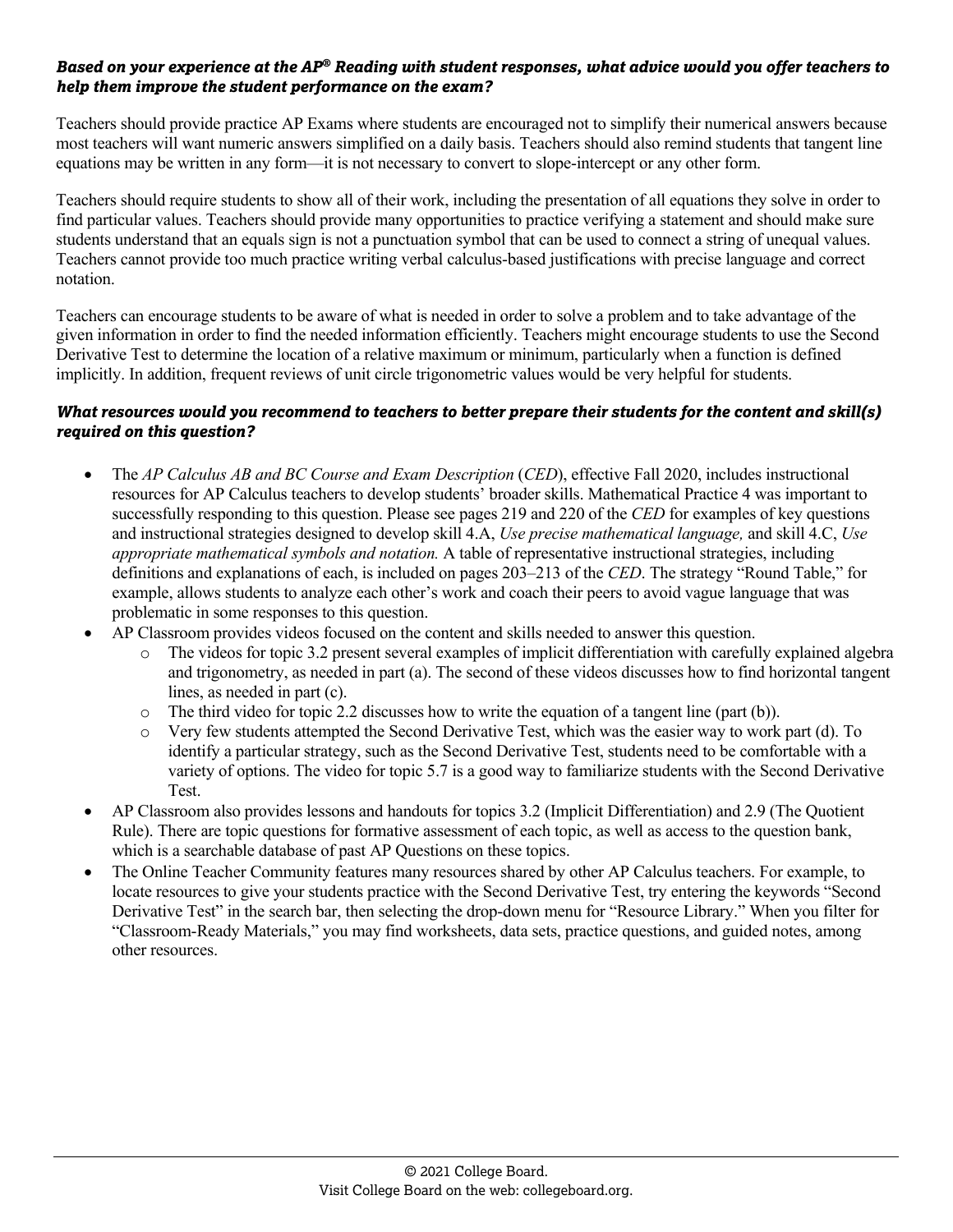## **Max. Points:** 9 **Mean Score:** 1.75

#### *What were the responses to this question expected to demonstrate?*

In this problem a function  $y = A(t)$  models the amount of medication, in milligrams, in a patient at time t hours. This function satisfies the differential equation  $\frac{dy}{dt} = \frac{12 - y}{3}$ ,  $\frac{dy}{dt} = \frac{12 - y}{3}$ , and at time  $t = 0$  hours, there are 0 milligrams of medication in the patient.

In part (a) students were shown a portion of the slope field for the given differential equation and asked to sketch the solution curve through the point  $(0, 0)$ . A correct response would draw a single increasing, concave down curve starting at  $(0, 0)$ , approaching the horizontal asymptote with slopes equal to zero from below.

In part (b) students were asked to interpret the statement  $\lim_{x\to\infty} A(t) = 12$  using correct units in this context. A correct

response would indicate this statement means that over time the amount of medication in the patient approaches 12 milligrams.

In part (c) students were asked to use separation of variables to find the particular solution  $y = A(t)$  with  $A(0) = 0$ . A correct response should separate the variables, integrate, and use the initial condition  $A(0) = 0$  to resolve the constant of integration and arrive at the solution  $A(t) = 12 - 12e^{-t/3}$ .

In part (d) a second function  $y = B(t)$ , which satisfies  $\frac{dy}{dt} = 3 - \frac{y}{t+2}$ , is introduced as a model for the amount of

medication in a second patient at time  $t$  hours. At time  $t = 1$  hour, there are 2.5 milligrams of medication in the second patient. Students were asked whether the amount of medication in the patient is increasing or decreasing at time  $t = 1$ . A

correct response would use the quotient rule to compute  $B''(t)$  $B''(t) = \frac{d^2y}{dt^2}$ , determine that  $B'(1) \neq 0$  and  $B''(1) < 0$ , and then

would conclude the amount of medication is decreasing.

## *How well did the responses address the course content related to this question? How well did the responses integrate the skills required on this question?*

In part (a) responses were good, with the vast majority sketching a curve that passed through  $(0, 0)$ , was generally increasing and concave down, and approached the horizontal asymptote.

In part (b) most responses reported the correct units (milligrams), and many seemed to make the connection between limits at infinity and horizontal asymptotes. Some responses had difficulty distinguishing between the amount of medication "in" the patient and the amount of medication "administered" to the patient. Some responses had difficulty correctly phrasing the interpretation of limit, choosing to use phrases such as "maximum of 12 " or "is 12. "

In part (c) very few responses were able to present a correct solution of  $y = 12 - 12e^{-t/3}$ . Too many responses failed to correctly separate the variables, and many responses that did correctly separate then incorrectly reported the antiderivative of

1  $\frac{1}{12-y}$  as  $\ln|12-y|$ . Most responses that did correctly separate the variables, antidifferentiate, and use the initial condition

were unable to solve their expression for  $y = A(t)$ . Many were unable to work with exponential expressions correctly;

common errors involved simplifying  $e^{-\ln |12 - y|}$  and  $e^{\frac{t}{3} + C}$ .

In part (d) most responses did not recognize the need to use the second derivative to determine whether the rate of change was increasing or decreasing at  $t = 1$ . The few responses that did attempt to find the second derivative demonstrated correct

use of the quotient rule, but had difficulty correctly handling the negative sign between the terms 3 and  $\frac{y}{t+2}$ . A great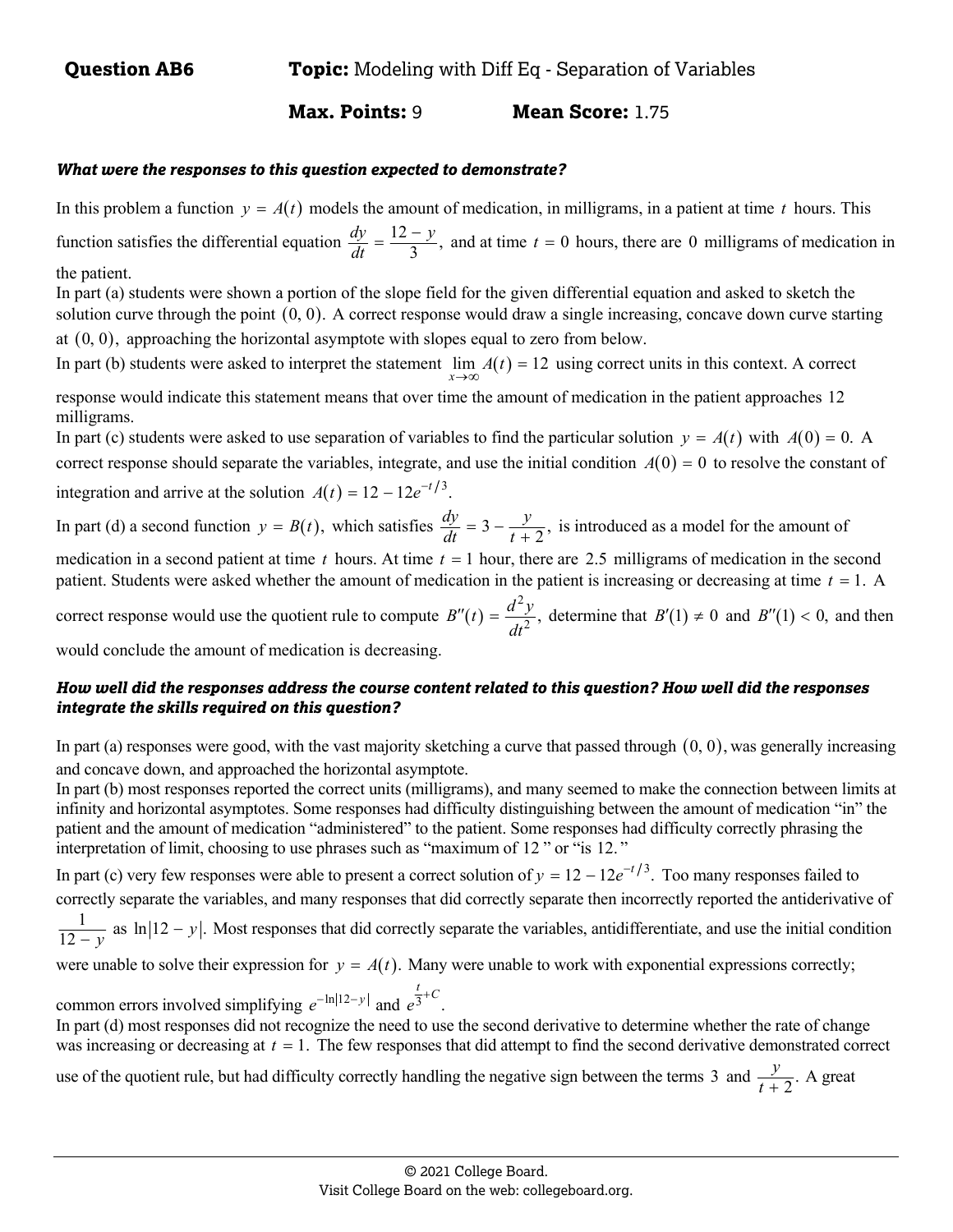many responses tried to work only with the given derivative  $\frac{dy}{dt} = 3 - \frac{y}{t+2}$ , without realizing they did not have enough information to evaluate this function at any time other than  $t = 1$ .

#### *What common student misconceptions or gaps in knowledge were seen in the responses to this question?*

| Common Misconceptions/Knowledge Gaps                                                                                                                                           | Responses that Demonstrate Understanding                                                                                                                                                                                                                        |
|--------------------------------------------------------------------------------------------------------------------------------------------------------------------------------|-----------------------------------------------------------------------------------------------------------------------------------------------------------------------------------------------------------------------------------------------------------------|
| In part (a) a few responses provided<br>two curves, one above the horizontal<br>axis and one below.                                                                            | There should be a single slope curve through $(0, 0)$<br>that is increasing, concave down, and approaches<br>the horizontal asymptote from below.                                                                                                               |
| In part (b) the most common error was<br>interpreting $\lim_{x \to \infty} A(t) = 12$ to mean<br>that over time the amount of<br>medication in the patient's body is 12<br>mg. | Over time the amount of medication in the patient's<br>$\bullet$<br>body approaches 12 mg.                                                                                                                                                                      |
| In part (c) the most common error was<br>$\int \frac{1}{12 - y} dy = \ln  12 - y .$                                                                                            | • $\int \frac{1}{12 - y} dy = -\ln  12 - y $                                                                                                                                                                                                                    |
| In part (d) most responses failed to<br>recognize that the sign of $B''(1)$ was<br>needed in order to determine whether<br>$B'(1)$ was increasing or decreasing.               | • $B''(t) = (-1)\frac{B'(t) \cdot (t+2) - y}{(t+2)^2}$<br>$B'(1) = 3 - \frac{B(1)}{3} = 3 - \frac{2.5}{3} \neq 0$<br>$B''(1) = -\frac{B'(1)\cdot 3 - B(1)}{2^2} = -\frac{6.5 - 2.5}{9} = -\frac{4}{9} < 0$<br>The rate of change of the amount of medication is |
|                                                                                                                                                                                | decreasing at time $t = 1$ .                                                                                                                                                                                                                                    |

## *Based on your experience at the AP® Reading with student responses, what advice would you offer teachers to help them improve the student performance on the exam?*

Teachers should expose students to conceptual examples of limit, particularly limits at infinity. Students need lots of practice with solving separable differential equations, particularly those involving logarithmic antiderivatives. Teachers should emphasize the correct time to include the constant of integration and should have students practice solving for the solution of such differential equations.

Teachers might want to provide several mixed examples asking when functions and when rates of change are increasing or decreasing so that students learn to carefully read the problem and distinguish between these two situations. Teachers can continue to nurture and reinforce prerequisite skills, such as simplifying exponential expressions and manipulating equations involving fractions.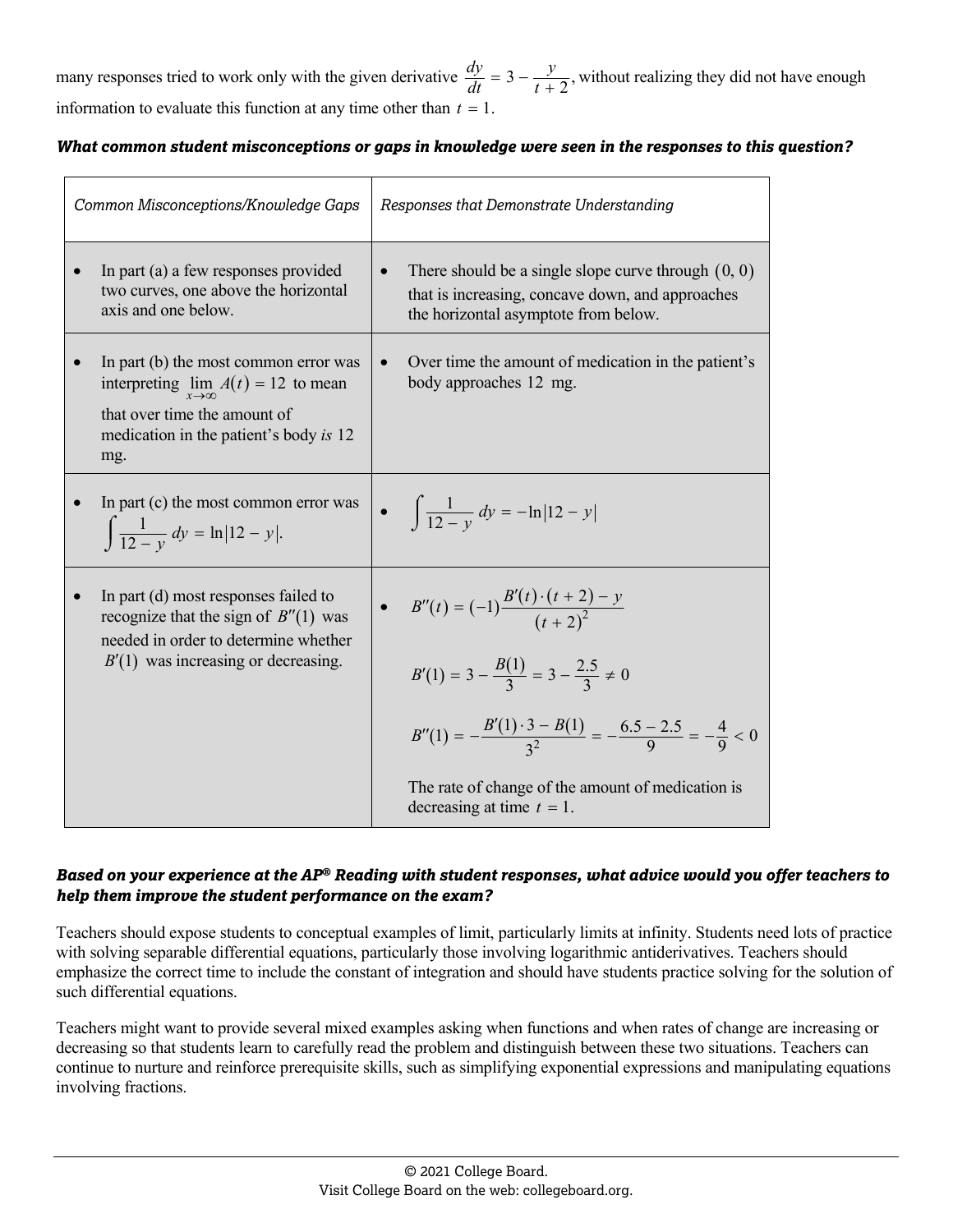- The *AP Calculus AB and BC Course and Exam Description (CED)*, effective Fall 2020, includes instructional resources for AP Calculus teachers to develop students' broader skills. In this question, skill 1.B, *Identify key and relevant information to answer a question or solve a problem*, undergirds several assessed skills and content: in part (a) skill 4.D, *Use appropriate graphing techniques*; in part (b) interpreting limits at infinity; and in part (d) recognizing that the sign of *B*<sup> $\prime\prime$ </sup>(1) was needed. Please see page 214 of the *CED* for examples of key questions and instructional strategies designed to develop skill 1.B. A table of representative instructional strategies, including definitions and explanations of each, is included on pages 203–213 of the *CED*. The strategy "Think-Pair-Share," for example, enables the development of initial ideas that are then tested with a partner, revised, and shared with the larger group.
- AP Classroom provides videos focused on the content and skills needed to answer this question.
	- o The videos for topic 7.3 provide several examples about constructing and interpreting slope fields.
	- o The videos for topic 1.15 provide algebraic treatments of limits at infinity but also connect results to horizontal asymptotes in graphical representations.
	- o The videos for topics 7.6 and 7.7 provide examples of solving general and particular solutions to separable differential equations and opportunities for student practice.
	- o The videos for topic 5.3 present content and skills needed to determine intervals on which a function is increasing or decreasing. Note that in part (d) the lessons of topic 5.3 must be applied to *B*.
- AP Classroom also provides lessons and handouts for topics 1.15 (Connecting Limits at Infinity and Horizontal Asymptotes), 7.6 (Finding General Solutions Using Separation of Variables), and 5.3 (Determining Intervals on Which a Function is Increasing or Decreasing). There are topic questions for formative assessment of each topic, as well as access to the question bank, which is a searchable database of past AP Questions on these topics.
- The Online Teacher Community features many resources shared by other AP Calculus teachers. For example, to locate resources to give your students practice with solving separable differential equations, try entering the keyword "separable differential equations" in the search bar, then selecting the drop-down menu for "Resource Library." When you filter for "Classroom-Ready Materials," you may find worksheets, data sets, practice questions, and guided notes, among other resources.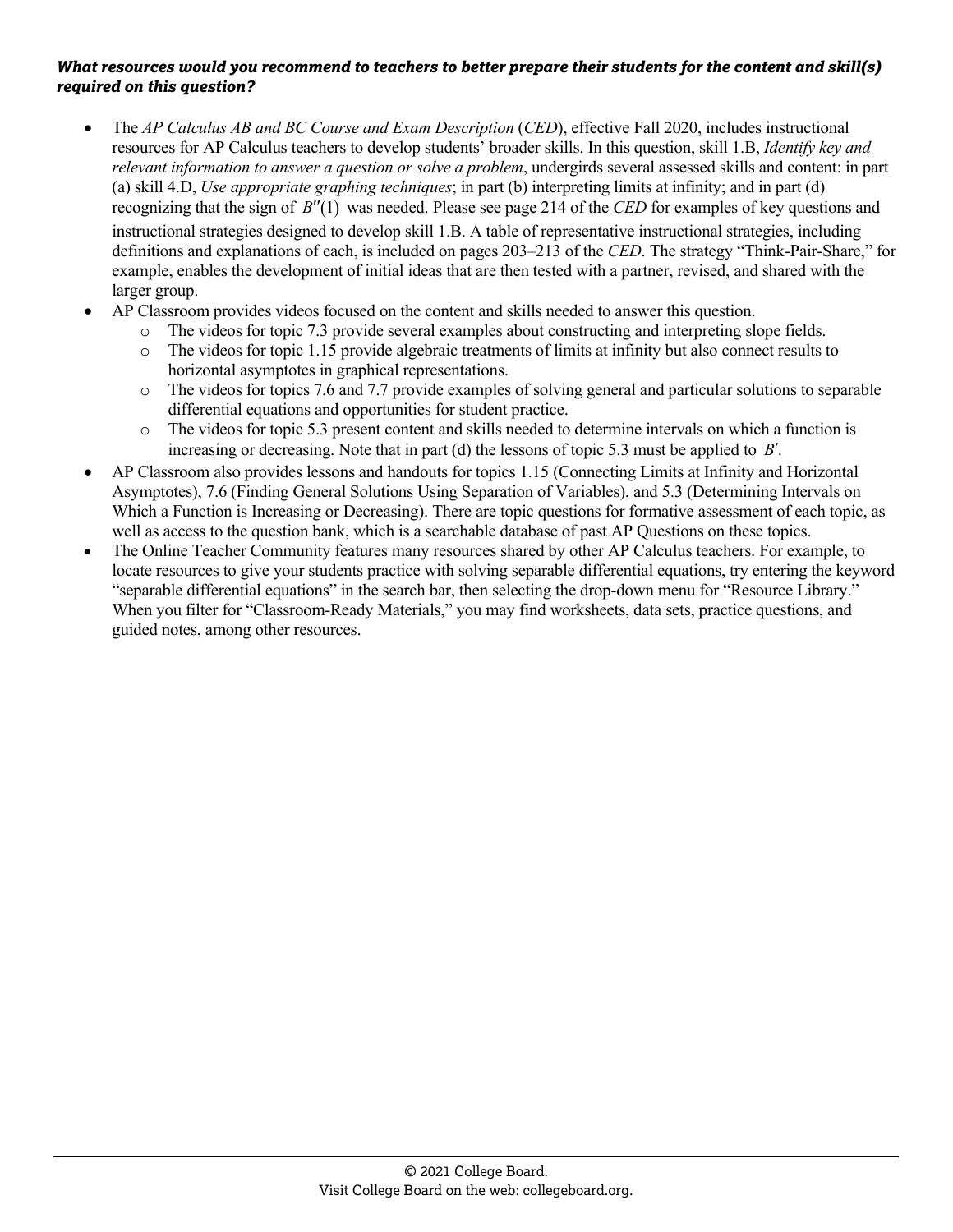## **Max. Points:** 9 **Mean Score:** 2.19

#### *What were the responses to this question expected to demonstrate?*

In this problem a particle moves in the *xy*-plane with position  $(x(t), y(t))$  and velocity  $\left\langle (t-1)e^{t^2}, \sin(t^{1.25}) \right\rangle$ ; the

position is  $(-2, 5)$  at time  $t = 0$ .

In part (a) students were asked to find the speed and the acceleration vector of the particle at time  $t = 1.2$ . A correct response would show the speed setup,  $\sqrt{(x'(1.2))^2 + (y'(1.2))^2}$ , and the acceleration setup,  $\langle x''(1.2), y''(1.2) \rangle$ , and then use a graphing calculator to find both values.

In part (b) students were asked to determine the total distance traveled by the particle over the time interval  $0 \le t \le 1.2$ . A correct response would present the integral  $\int_0^{1.2} \sqrt{(x'(t))^2 + (y'(t))^2} dt$  and determine the numerical value using a graphing calculator.

In part (c) students were asked to find the coordinates of the point (for  $t \ge 0$ ) when the particle is farthest to the left. They were also asked to explain why there is no point at which the particle is farthest to the right. A correct response would determine that the particle changes direction when  $x'(t)$  changes sign at time  $t = 1$ , by setting  $x'(t) = 0$ . Because  $x'(t) < 0$  for  $0 < t < 1$  and  $x'(t) > 0$  for  $t > 1$ , the left-most position of the particle would be computed by adding the initial position to the net change, found by integrating the velocity function from  $t = 0$  to  $t = 1$ , for each coordinate position of the particle. Finally, the response should argue that the particle's initial  $x$ -coordinate at time  $t = 0$  is to the right of the particle's position at time  $t = 1$ , and from this time on, the particle is moving to the right. Therefore, there is no point at which the particle is farthest to the right.

## *How well did the responses address the course content related to this question? How well did the responses integrate the skills required on this question?*

In part (a) the majority of the responses correctly found the speed and acceleration of the particle from the given velocity vector. Although many responses presented a correct numerical answer, a common mistake was equating the numerical value to a symbolic expression. Some responses failed to provide the setup for the presented numerical answer, and a few responses confused the velocity vector with a position vector. Some responses miscopied the actual derivatives from the stem instead of using the notation  $x''(1.2)$  and  $y''(1.2)$ .

In part (b) most responses correctly provided the definite integral of the speed, although some responses failed to obtain the correct numerical value from their graphing calculator.

In part (c) most responses realized the need to determine the location of critical points of the *x* -coordinate velocity function, so they set  $x'(t) = 0$ , and found  $t = 1$ . Many responses were also able to use the Fundamental Theorem of Calculus to find the position of the particle when  $t = 1$ . However, some responses only justified a local minimum at  $t = 1$ , failing to either note that this was the only critical point, or that  $x'(t) < 0$  for  $0 < t < 1$  and  $x'(t) > 0$  for all  $t > 1$ . In addition, very few responses were able to explain why there was no point at which the particle was farthest to the right.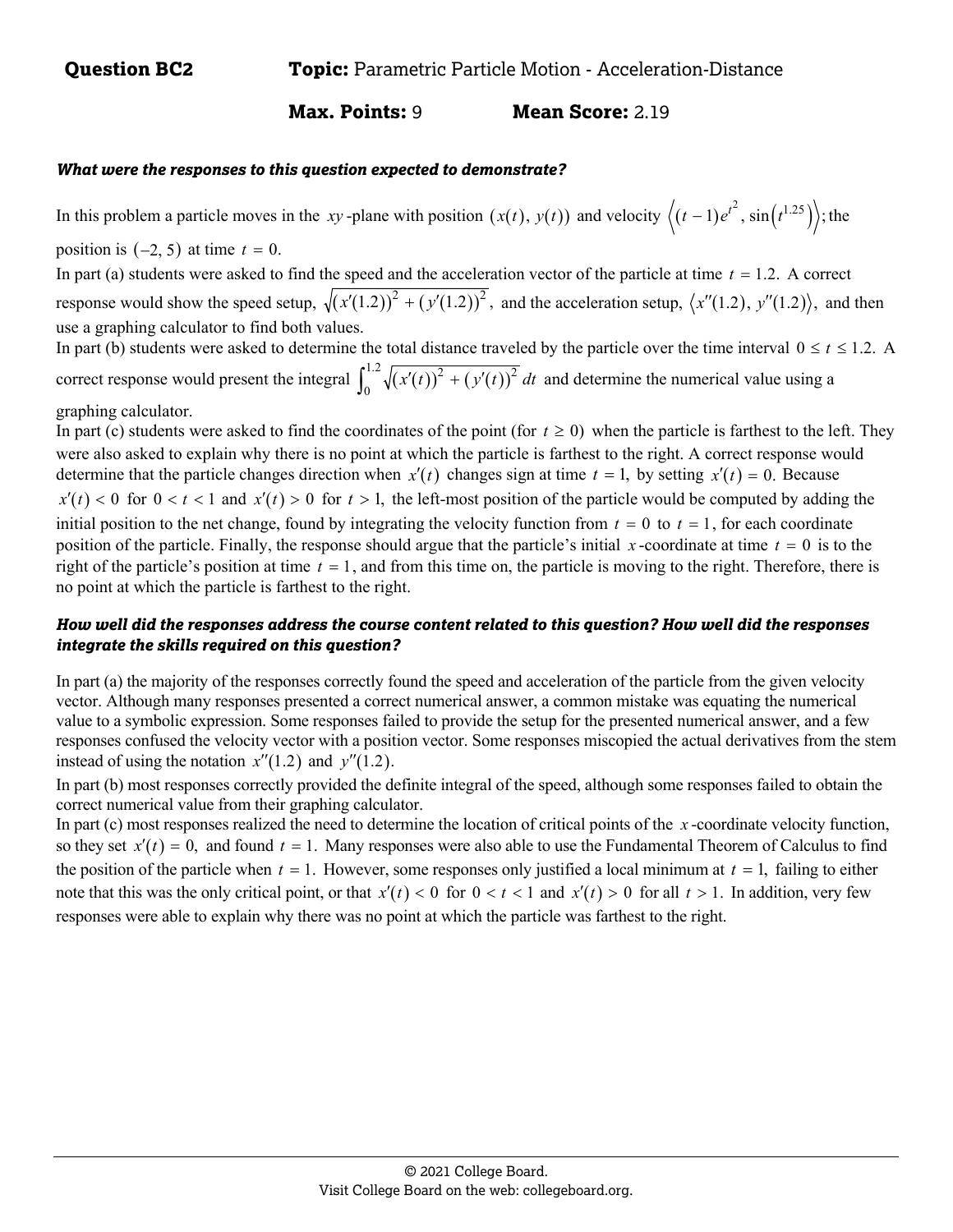| Common Misconceptions/Knowledge Gaps |                                                                                                                                                                                                                                                                                          | Responses that Demonstrate Understanding                                                                                                                                                                                                                                                                    |  |
|--------------------------------------|------------------------------------------------------------------------------------------------------------------------------------------------------------------------------------------------------------------------------------------------------------------------------------------|-------------------------------------------------------------------------------------------------------------------------------------------------------------------------------------------------------------------------------------------------------------------------------------------------------------|--|
|                                      | In part (a) some responses did not present enough<br>symbolic information to justify the work done<br>using a graphing calculator or linked symbolic<br>and numerical expressions such as<br>$\sqrt{(x'(t))^2 + (y'(t))^2} = 1.271.$                                                     | At time $t = 1.2$ , the speed of the particle is<br>$\bullet$<br>$\sqrt{(x'(1.2))^2 + (y'(1.2))^2} = 1.271.$<br>At time $t = 1.2$ , the acceleration of the particle is<br>$\langle x''(1.2), y''(1.2) \rangle = \langle 6.247, 0.405 \rangle.$                                                             |  |
|                                      | In part (b) some responses provided general<br>formulas such as $\int_0^{1.2}  v  dt$ rather than expressions<br>in context and/or used the speed at $t = 1.2$ as the<br>integrand: $\int_{0}^{1.2}  1.271  dt$ or<br>$\int_0^{1.2} \left  \sqrt{(x'(1.2))^2 + (y'(1.2))^2} \right  dt.$ | $\int_0^{1.2} \sqrt{(x'(t))^2 + (y'(t))^2} dt = 1.009817$<br>The total distance traveled by the particle over the<br>time $0 \le t \le 1.2$ is 1.010.                                                                                                                                                       |  |
|                                      | In part (c) most responses did not understand the<br>need to demonstrate that $x(t)$ increased without<br>bound and $x'(t)$ needed to be positive (for $t > 1$ )<br>in order to show that there was no rightmost point.                                                                  | Because $x(2) = -2 + \int_0^2 x'(t) dt > -2 = x(0)$ ,<br>$\bullet$<br>the particle moves to the right of its initial<br>position. Because $x'(t) > 0$ for $t > 1$ , the<br>particle moves to the right for all $t > 1$ .<br>Therefore, there is no point at which the particle<br>is farthest to the right. |  |

## *Based on your experience at the AP® Reading with student responses, what advice would you offer teachers to help them improve the student performance on the exam?*

Once again, teachers could best help their students by emphasizing written explanations of their answers, in this case providing a global explanation about the sign of  $x'(t)$  rather than a local argument. Symbolically, teachers should model the correct use of an equal sign, using the symbol only to connect equal values, never as a punctuation symbol connecting multiple lines of work. Teachers should also make sure students do not use this symbol to indicate purely symbolic expressions are equal to numerical expressions, e.g.,  $\sqrt{(x'(t))^2 + (y'(t))^2} = 1.271$ . This will require emphasizing the correct notation for evaluating an expression at a specific numerical value.

Teachers could provide more practice using graphing calculators to store functions in order to easily calculate square roots, derivatives, integrals, and sums of squares. Students should be encouraged to use given function names when presenting the expression used in the graphing calculator rather than trying to rewrite the entire function definition, as this often results in a "copy error."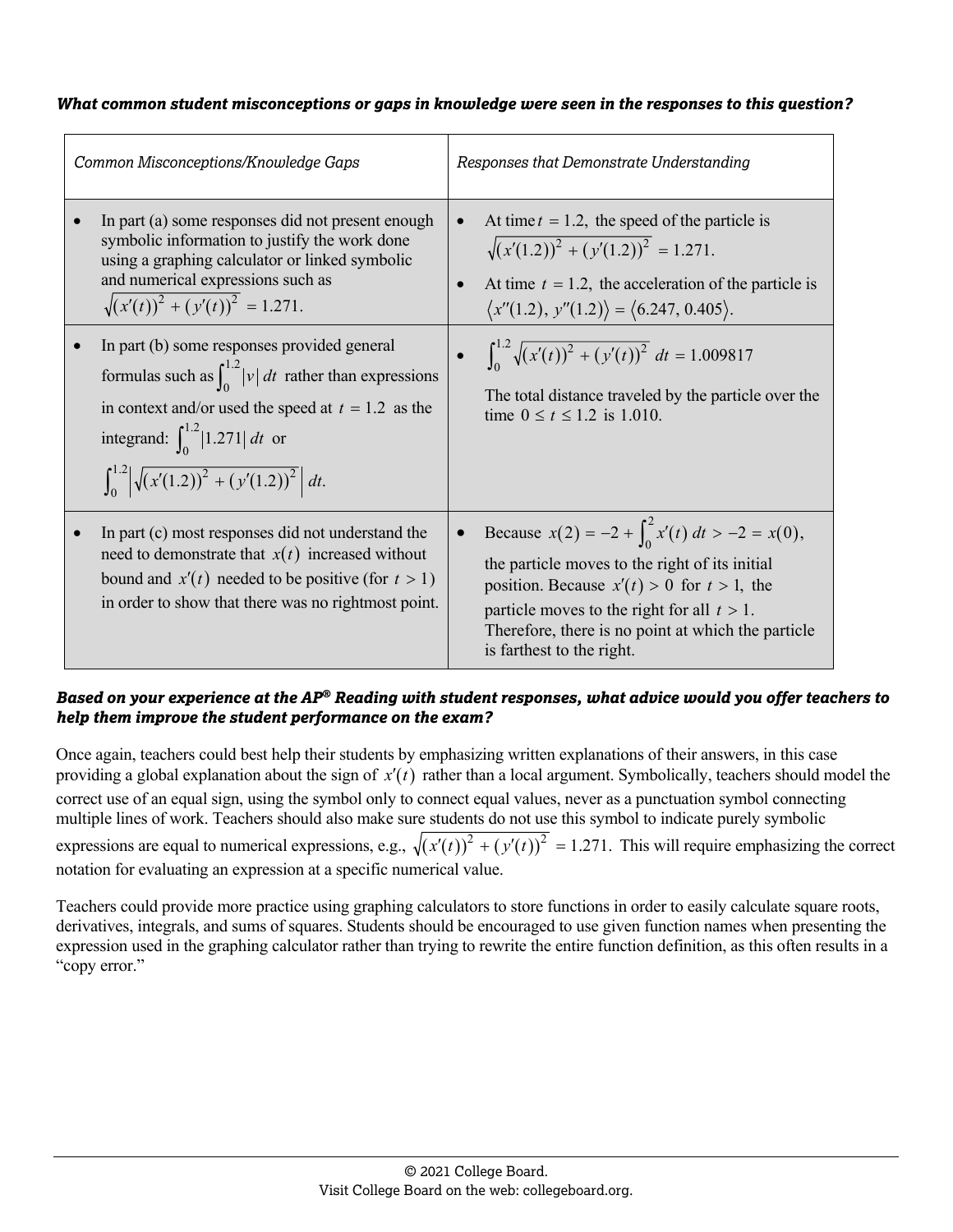- The *AP Calculus AB and BC Course and Exam Description (CED)*, effective Fall 2020, includes instructional resources for AP Calculus teachers to develop students' broader skills. In this question, skill 1.E, *Apply appropriate mathematical rules or procedures, with and without technology,* is important. Please see page 215 of the *CED* for examples of key questions and instructional strategies designed to develop skill 1.E. A table of representative instructional strategies, including definitions and explanations of each, is included on pages 203–213 of the *CED*. The strategy "Collaborative Poster," for example, allows students time to analyze each other's work and explain their reasoning to others.
- AP Classroom provides videos focused on the content and skills needed to answer this question. The videos for topic 9.6 fully develop the content and skills needed to answer this question and offers opportunities for students to practice using the calculator.
- Topic 9.6 in AP Classroom also provides a link to an excellent curriculum module, *Vectors*. AP Classroom also provides topic questions for formative assessment and access to the question bank, which is a searchable database of past AP Questions on these topics.
- The Online Teacher Community features many resources shared by other AP Calculus teachers. For example, to locate resources to give your students practice with vectors, try entering the keyword "vectors" in the search bar, then selecting the drop-down menu for "Resource Library." When you filter for "Classroom-Ready Materials," you may find worksheets, data sets, practice questions, and guided notes, among other resources.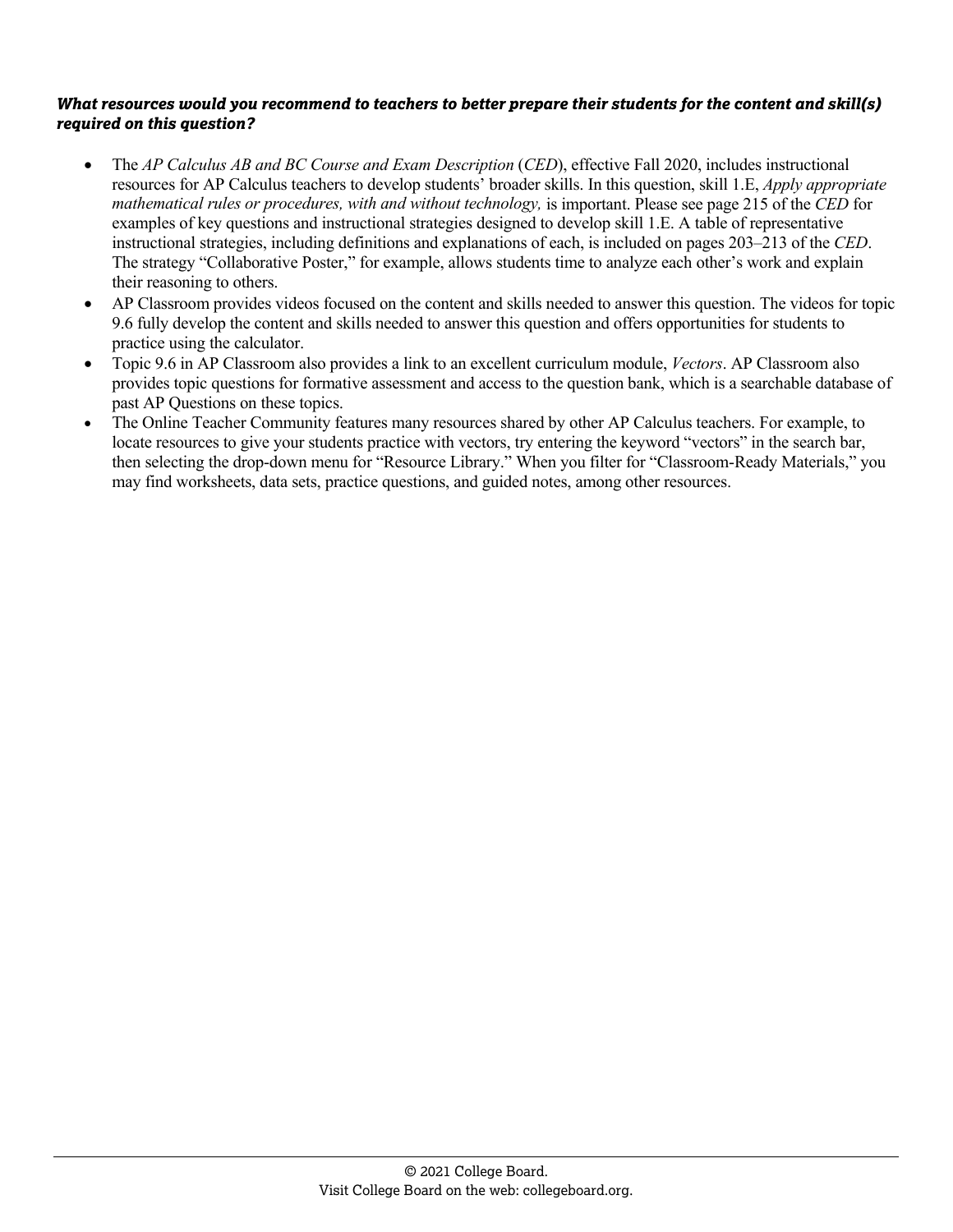## **Max. Points:** 9 **Mean Score:** 4.26

#### *What were the responses to this question expected to demonstrate?*

In this problem  $y = f(x)$  is the particular solution to  $\frac{dy}{dx} = y \cdot (x \ln x)$  with  $f(1) = 4$  and students were told that  $f''(1) = 4$ . In part (a) students were asked to write the second-degree Taylor polynomial for *f* about  $x = 1$  and to use the polynomial to approximate  $f(2)$ . A correct response would determine that  $f'(1) = 0$  and use this value and the given values of  $f(1)$  and  $f''(1)$  to write the polynomial  $4 + 2(x - 1)^2$ . The response would then find an approximation of  $f(2) \approx 6$ .

In part (b) students were asked to use Euler's method to approximate  $f(2)$  using two steps of equal size starting at  $x = 1$ . A correct response would use Euler's method with  $\Delta x = 0.5$  to first approximate  $f(1.5) \approx 4$  and then use that value with Euler's method to approximate  $f(2) \approx 4 + 3 \ln 1.5$ .

In part (c) students were asked to find the particular solution  $y = f(x)$  with initial condition  $f(1) = 4$ . A correct

response would use integration by parts to find 
$$
\ln|y| = \int x \ln x \, dx = \frac{x^2 \ln x}{2} - \frac{x^2}{4} + C
$$
, with  $C = \ln 4 + \frac{1}{4}$  determined from the initial condition. Then solving for y results in the solution  $y = e^{\left(\frac{x^2 \ln x}{2} - \frac{x^2}{4} + \ln 4 + \frac{1}{4}\right)}$ .

#### *How well did the responses address the course content related to this question? How well did the responses integrate the skills required on this question?*

In part (a) a majority of the responses showed a familiarity with the formula for a Taylor polynomial, but some provided a generic formula without translating to the context of the given situation. Some responses centered the polynomial at  $x = 0$ , and some incorrectly simplified  $\ln 1$  to 1. Some responses only provided the approximation of  $f(2)$ , without ever writing the requested Taylor polynomial.

In part (b) most responses demonstrated some understanding of Euler's method, but many responses had difficulty communicating their use of the method correctly. This was particularly true of responses that presented the method through a table. Some responses did not use the correct value of x in their calculations – using  $x = 1.5$  to calculate  $f(1.5)$  in the first step and using  $x = 2$  to approximate  $f(2)$ . Some responses displayed the step size but did not use it in their calculations, while other responses did not consider the step size in any way.

In part (c) the majority of responses demonstrated an understanding of the need to separate the variables and then to integrate

both sides of the resulting equation. A majority also correctly evaluated  $\int \frac{1}{y} dy$ , but many did not correctly evaluate

 $\int x \ln x \, dx$ . Some responses did not recognize the need to use integration by parts for this second integral, and others were

unsuccessful in using integration by parts. Errors in attempting integration by parts included misidentifying  $u$  and  $dv$ , not evaluating *du* and/or *v* correctly, and using addition rather than subtraction in the parts formula. Of those that did correctly integrate both functions, several responses did not introduce the constant of integration at the correct step or did not correctly solve the equation involving the antiderivatives for the function  $y$ .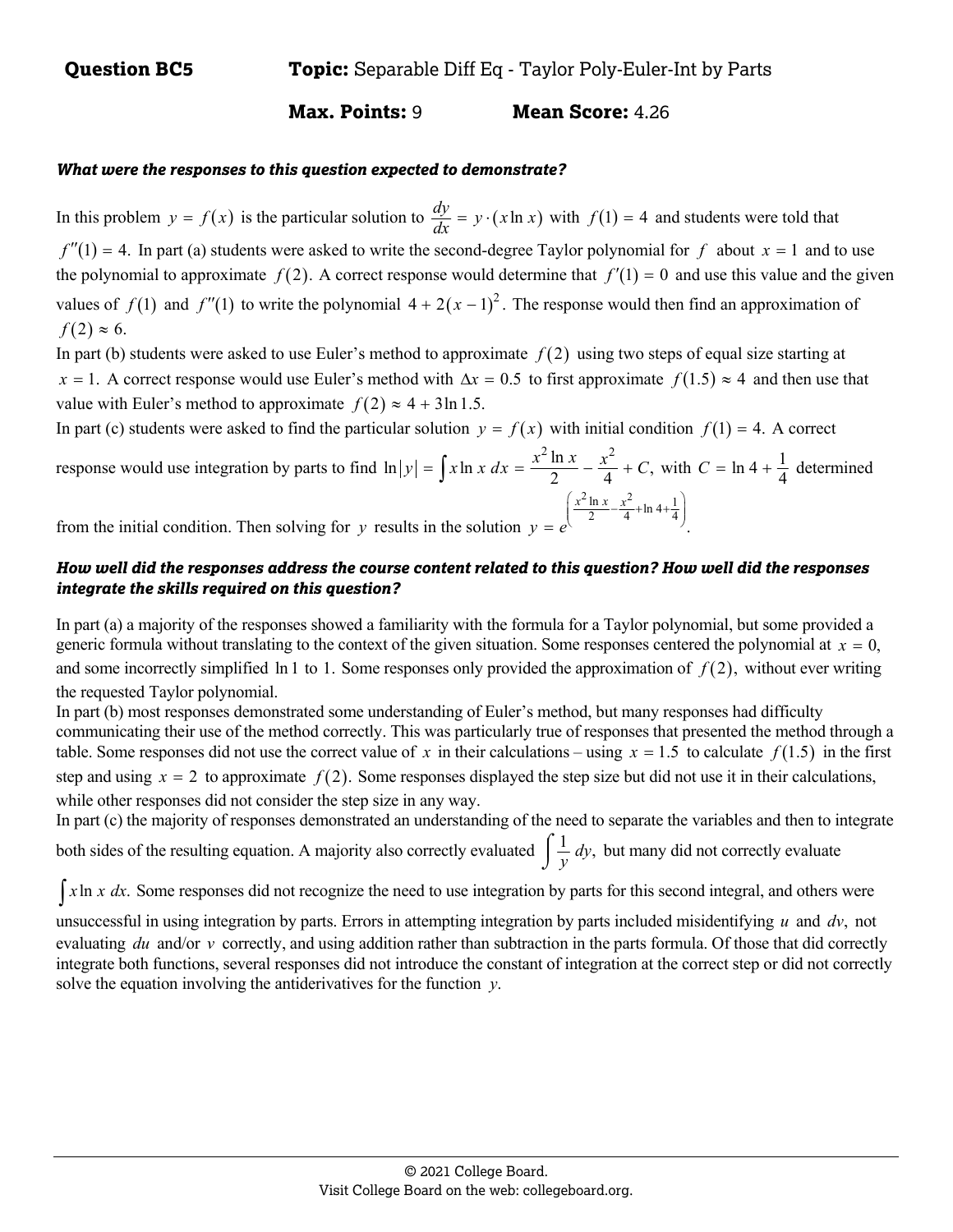| Common Misconceptions/Knowledge Gaps                                                                                                                                                                                                                                                                          | Responses that Demonstrate Understanding                                                                                                                                                                                                |
|---------------------------------------------------------------------------------------------------------------------------------------------------------------------------------------------------------------------------------------------------------------------------------------------------------------|-----------------------------------------------------------------------------------------------------------------------------------------------------------------------------------------------------------------------------------------|
| In part (a) using an incorrect center of $x = 0$ :<br>$4 + 0x + 2x^2$                                                                                                                                                                                                                                         | • $4+0(x-1)+2(x-1)^2$                                                                                                                                                                                                                   |
| In part (b) not using the step size $\Delta x = 0.5$ :<br>$f(1.5) \approx f(1) + 4(1 \cdot \ln 1) = 4$<br>$f(2) \approx f(1.5) + 4(1.5 \cdot \ln 1.5) \approx 4 + 6 \ln 1.5$<br>Neglecting to add the result of the first step in the<br>second step:<br>$f(2) \approx (0.5)4(1.5 \cdot \ln 1.5) = 3 \ln 1.5$ | • $f(1.5) \approx f(1) + (0.5) \cdot 4 \cdot (1 \cdot \ln 1) = 4$<br>$f(2) \approx f(1.5) + (0.5) \cdot 4 \cdot (1.5 \cdot \ln 1.5) \approx 4 + 3 \ln 1.5$<br>• $f(2) \approx f(1.5) + (0.5)4(1.5 \cdot \ln 1.5) \approx 4 + 3 \ln 1.5$ |
| In part (c) many responses used the constant of<br>integration incorrectly:<br>ln $y = \frac{x^2 \ln x}{2} - \frac{x^2}{4} \implies y = e^{\frac{x^2 \ln x}{2} - \frac{x^2}{4}} + C$ .                                                                                                                        | • $\ln y = \frac{x^2 \ln x}{2} - \frac{x^2}{4} + C$ or $y = Ce^{\frac{x^2 \ln x}{2} - \frac{x^2}{4}}$                                                                                                                                   |

#### *Based on your experience at the AP® Reading with student responses, what advice would you offer teachers to help them improve the student performance on the exam?*

Teachers should provide numerous situations asking for Taylor polynomials, some of which do not provide an explicit formula for the function (like this one). Examples where values of some derivatives evaluated at a point are given and

derivatives are expressed in notation other than  $f'$ , such as  $\frac{dy}{dx}$ , or 2 2  $\frac{d^2y}{dx^2}$  would help students gain a full understanding of

how to find the coefficients for a Taylor polynomial.

Teachers may want to provide more practice applying recursive algorithms such as Euler's method. Stressing the connection between Euler's method and repeated use of tangent line approximations might help students understand the recursive equation involved. When practicing the use of Euler's method, teachers should demand clear labeling of tables and intermediate calculations and a clear indication of the final answer.

Teachers should provide plenty of practice with the technique of integration by parts and correct use of the constant of integration whenever students are asked to evaluate an indefinite integral. Teachers might consider providing more complicated examples involving separation of variables to allow students to encounter solutions involving logarithms and exponential functions in context. Teachers can continue to find opportunities to reinforce and practice prerequisite skills, such as the algebra used to solve for a particular solution to a separable differential equation.

## *What resources would you recommend to teachers to better prepare their students for the content and skill(s) required on this question?*

The *AP Calculus AB and BC Course and Exam Description (CED)*, effective Fall 2020, includes instructional resources for AP Calculus teachers to develop students' broader skills. In this question, skill 1.E, *Apply appropriate*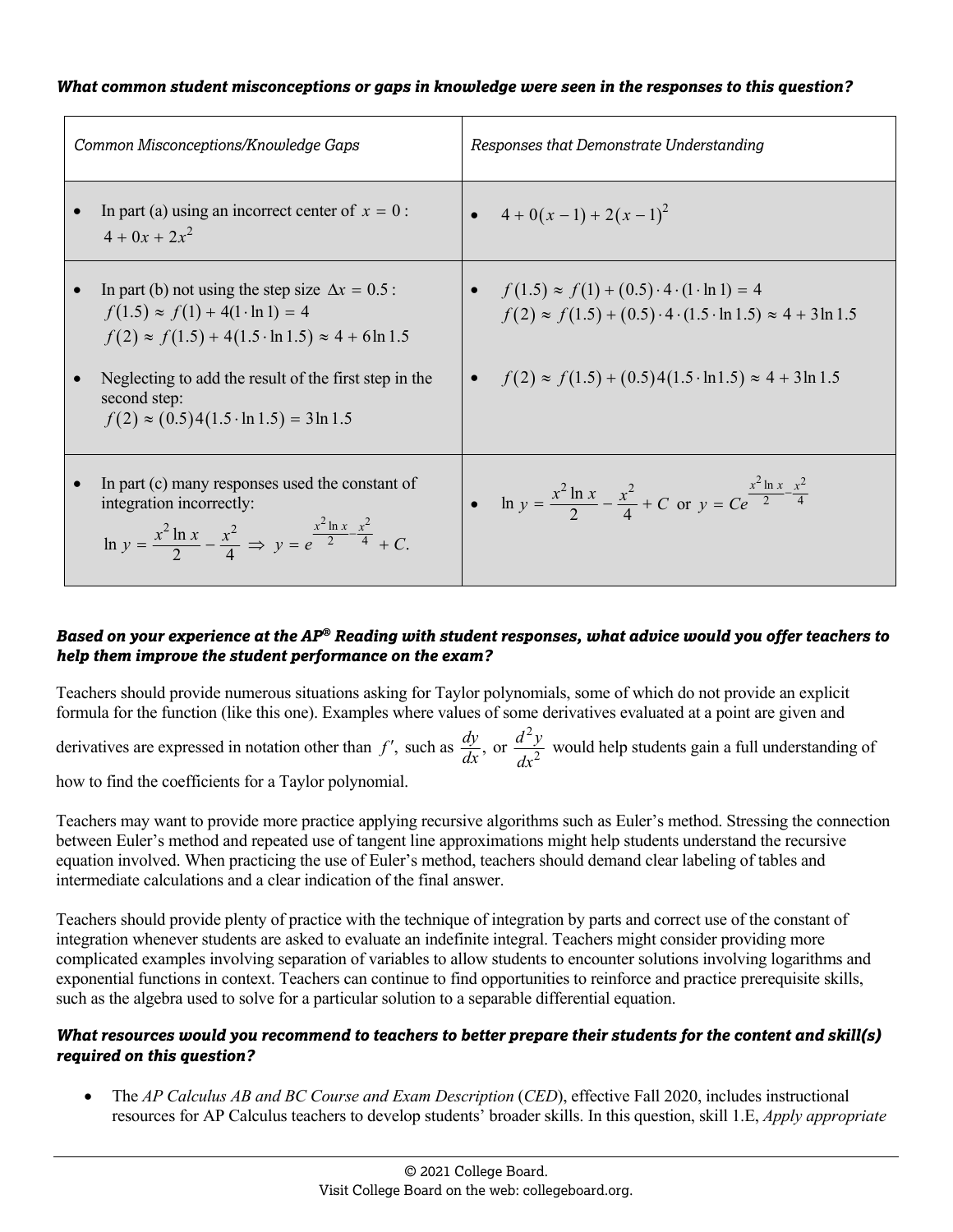*mathematical rules or procedures, with and without technology* (please see *CED*, p. 215)*,* is important. Also important on part (a) of this question are skill 2.C, *Identify a re-expression of mathematical information presented in a given representation* (please see *CED*, p. 216)*,* and skill 3.D, *Apply an appropriate mathematical decision, theorem, or test* (please see *CED*, p. 217)*.* A table of representative instructional strategies, including definitions and explanations of each, is included on pages 203–213 of the *CED*. The strategy "Create Representations," for example, might be adapted to develop student understanding that increasing the degree of a Taylor polynomial approximation may result in the *n*th -degree polynomial approaching the graph of the original function over a given interval (LIM-8.A.2, skill 2.C).

- AP Classroom provides videos focused on the content and skills needed to answer this question.
	- o The videos for topic 10.11 fully develop the content and skills needed to write the second-degree Taylor polynomial for the given function  $f$  and to use the Taylor polynomial to approximate  $f(2)$ .
	- o The videos for topic 7.5 are careful to build the understanding of Euler's method that is more likely to result in correct work than mere memorization, which may result in errors such as those described above: not using the step size or neglecting to add the result of the first step in the second step.
	- o The videos for topics 7.6 and 7.7 offer many completely explained examples and opportunities for student practice determining general and particular solutions to differential equations.
- The Online Teacher Community features many resources shared by other AP Calculus teachers. For example, to locate resources to give your students practice with Taylor polynomial approximations, try entering the keyword "Taylor polynomial" in the search bar, then selecting the drop-down menu for "Resource Library." When you filter for "Classroom-Ready Materials," you may find worksheets, data sets, practice questions, and guided notes, among other resources.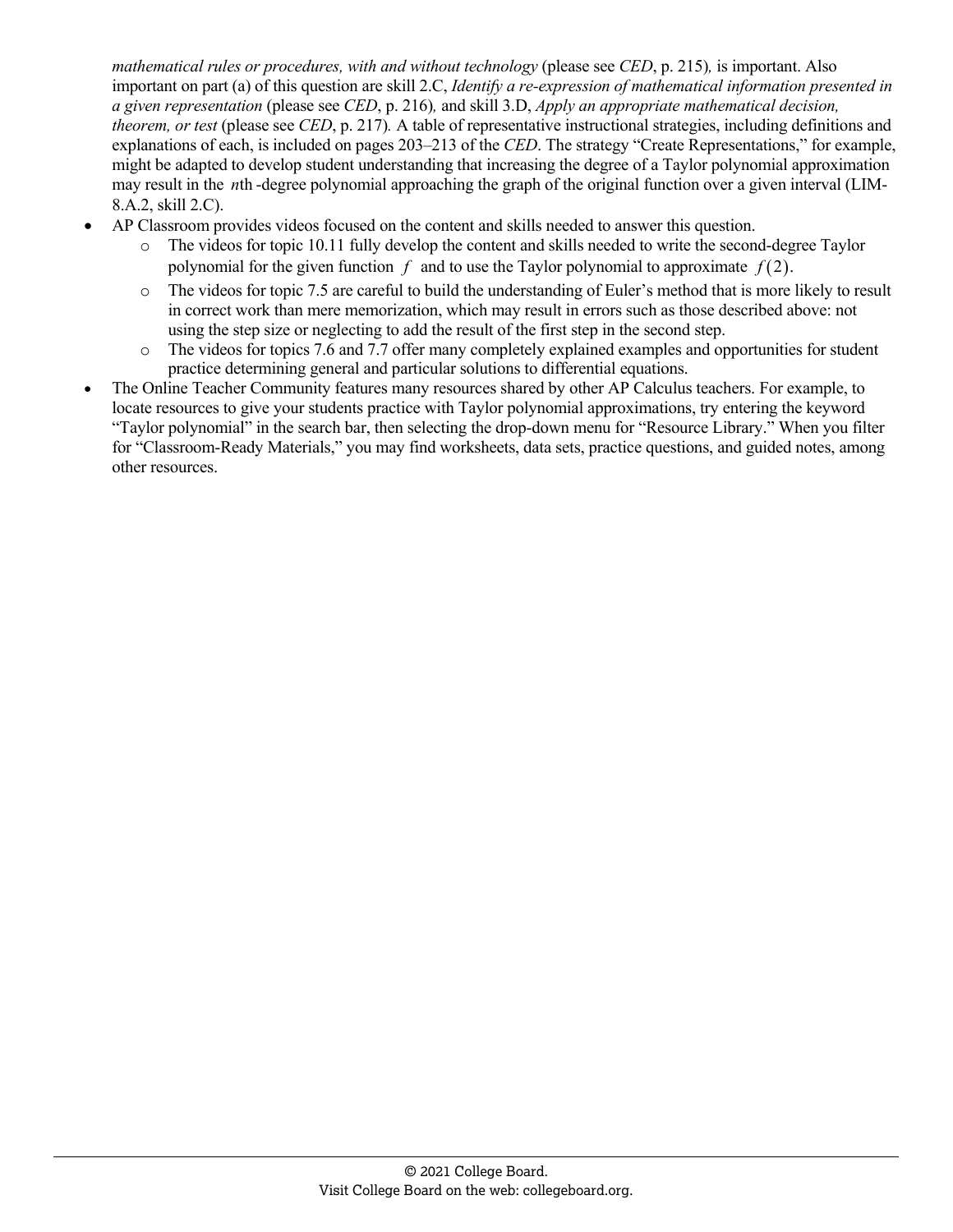0

 **Max. Points:** 9 **Mean Score:** 2.25

#### *What were the responses to this question expected to demonstrate?*

In this problem the function *g* has derivatives of all orders for all real numbers and students were given the Maclaurin series for g.

In part (a) students were asked to state the conditions necessary to use the integral test to determine whether the series  $\infty$ 

1  $\sum_{n=0}$   $e^n$  $\sum_{n=1}^{\infty} \frac{1}{n^n}$  converges, and then to use the integral test to show that the series converges. A correct response should state that

the integral test requires the function  $\frac{1}{2}$ *x e* to be positive, decreasing, and continuous on the interval  $[0, \infty)$ . The response

should continue by demonstrating that the improper integral  $\int_0^\infty e^{-x} dx$  is finite and therefore converges, so  $\sum_{n=0}^\infty$ *n n e* =  $\infty$  $\sum e^{-n}$  also converges.

In part (b) students were asked to use the limit comparison test with the series 0 1  $\sum_{n=0}$   $e^n$  $\infty$  $\sum_{n=1}^{\infty} \frac{1}{n^n}$  to show that the series

 $(1) = \sum_{n=1}^{\infty} \frac{(-1)}{n}$ 0 1 =  $\sum_{1}^{\infty} \frac{(-1)}{n}$  $2e^n + 3$ *n*  $g(1) = \sum_{n=0}^{\infty} \frac{1}{2e^n}$  $=\sum_{n=0}^{\infty}\frac{(-1)^n}{2e^n+3}$  converges absolutely. A correct response should use correct notation to show that  $\lim_{n\to\infty}\frac{e^n}{(-1)^n}$ 1 lim 1  $2e^n + 3$ *n*  $\lim_{n\to\infty}$   $(-1)^n$ *n e e*  $\rightarrow \infty$  (- $^{+}$ is

finite and positive and reference the convergence of  $\boldsymbol{0}$ 1  $\sum_{n=0}$   $e^n$  $\infty$  $\sum \frac{1}{a^n}$  determined in part (a).

In part (c) students were asked to determine the radius of convergence of the Maclaurin series for g. A correct response should use the ratio test to determine the radius of convergence is  $R = e$ .

In part (d) students were asked to use the alternating series error bound to determine an upper bound on the error when the first two terms of the series  $g(1) = \sum_{n=1}^{\infty} \frac{(-1)^n}{n!}$ 0 1 =  $\sum_{1}^{\infty} \frac{(-1)}{n}$  $2e^n + 3$ *n*  $g(1) = \sum_{n=0}^{\infty} \frac{1}{2e^n}$  $=$   $\sum_{n=0}^{\infty} \frac{(-1)^n}{2e^n + 3}$  are used to approximate *g*(1). A correct response should indicate that the

approximate error is bounded by the absolute value of the third term of the series,  $\frac{1}{2e^2 + 3}$ .

## *How well did the responses address the course content related to this question? How well did the responses integrate the skills required on this question?*

In part (a) many responses were able to identify the three conditions necessary for applying the integral test and write the improper integral needed to apply the integral test in this situation. Most responses were able to find an antiderivative of

 $f(x) = e^{-x}$  and evaluate the necessary limit, thereby demonstrating that  $\sum_{n=1}^{\infty} \frac{1}{n}$ 0  $\sum_{n=0}$   $e^n$  $\infty$  $\sum_{n=0}^{\infty}$  converges. However, correct notation

was frequently not used in evaluating the improper integral, and some responses used inappropriate notation such as  $e^{-\infty}$ . Some responses attempted to apply the Fundamental Theorem of Calculus in order to evaluate the improper integral. In part (b) some responses were able to set up a correct limit of a quotient of the two given series, including absolute values either explicitly or implicitly. These responses typically evaluated the limit and observed that it was positive and

finite and correctly concluded that the series  $\sum_{n=1}^{\infty} \frac{(-1)^n}{n!}$ 0 1  $2e^n + 3$ *n*  $\sum_{n=0}$  2e<sup>n</sup>  $\sum_{i=1}^{\infty}$  (- $\sum_{n=0}^{\infty} \frac{(-1)^n}{2e^n + 3}$  converges absolutely. Many responses, however, failed to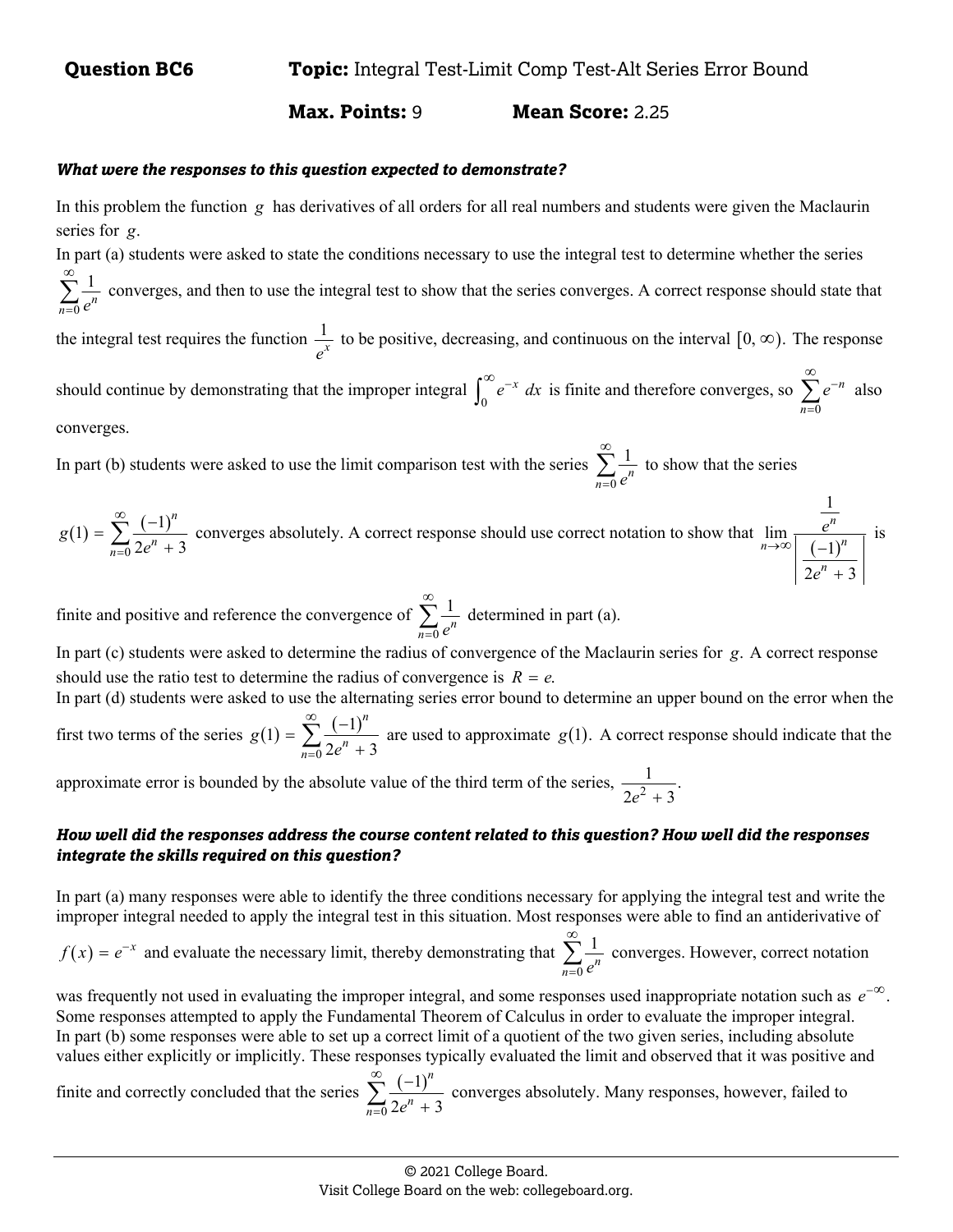consider the absolute values and therefore incorrectly evaluated the limit. Many responses incorrectly compared the evaluated limit to the value 1. Several responses also attempted to apply the comparison test rather than the limit comparison test.

In part (c) many responses were able to set up a correct ratio in order to apply the ratio test. They then evaluated the limit of this ratio and wrote an inequality indicating that the limit was less than 1. Some responses then correctly reported the radius of convergence, but many responses instead reported an interval of convergence (without endpoint analysis). The most common error in part (c) was using an incorrect ratio initially, and addition, many responses neglected to use absolute values at any time during their evaluation of the limit.

In part (d) responses were generally able to identify the third nonzero term of the alternating series as an upper bound for the error. Some responses instead used the fourth nonzero term, and some attempted to use a list of terms.

#### *What common student misconceptions or gaps in knowledge were seen in the responses to this question?*

| Common Misconceptions/Knowledge Gaps                                                                                                                                                                                   | Responses that Demonstrate Understanding                                                                                                                                                                                      |
|------------------------------------------------------------------------------------------------------------------------------------------------------------------------------------------------------------------------|-------------------------------------------------------------------------------------------------------------------------------------------------------------------------------------------------------------------------------|
| In part (a) many responses failed to make a<br>direct connection between the conditions<br>necessary for an integral test and the<br>function $f(x) = e^{-x}$ , and/or incorrectly<br>evaluated the improper integral. | $e^{-x}$ is positive, decreasing, and continuous.<br>$\int_0^{\infty} e^{-x} dx = \lim_{b \to \infty} \int_0^{b} e^{-x} dx = \lim_{b \to \infty} \left( -e^{-x} \Big _0^{b} \right)$<br>$=\lim_{b\to\infty}(-e^{-b}+e^{0})=1$ |
| In part (b) many responses failed to use                                                                                                                                                                               | $\lim_{n \to \infty} \frac{e^n}{\left  \frac{(-1)^n}{2^n} \right } = \lim_{n \to \infty} \frac{2e^n + 3}{e^n} = 2$                                                                                                            |
| absolute values on the limit and/or failed to                                                                                                                                                                          | This limit exists and is positive, therefore $\sum_{n=0}^{\infty} \left  \frac{(-1)^n}{2e^n + 3} \right $                                                                                                                     |
| compare the evaluated limit to a positive,                                                                                                                                                                             | converges by the limit comparison test and the series                                                                                                                                                                         |
| finite value.                                                                                                                                                                                                          | $\sum_{n=2}^{\infty} \frac{(-1)^n}{2a^n+3}$ converges absolutely.                                                                                                                                                             |
| In part (c) many responses failed to use                                                                                                                                                                               | • $\left  \frac{(-1)^{n+1} x^{n+1}}{2e^{n+1} + 3} \cdot \frac{2e^n + 3}{(-1)^n x^n} \right  = \frac{2e^n + 3}{2e^{n+1} + 3}  x $                                                                                              |
| absolute values, and some responses                                                                                                                                                                                    | $\lim_{n\to\infty}\frac{2e^{n}+3}{2e^{n+1}+3} x =\frac{1}{e} x $                                                                                                                                                              |
| confused the interval of convergence with                                                                                                                                                                              | $\frac{1}{a} x  < 1 \Rightarrow  x  < e$                                                                                                                                                                                      |
| the radius of convergence.                                                                                                                                                                                             | The radius of convergence is e.                                                                                                                                                                                               |